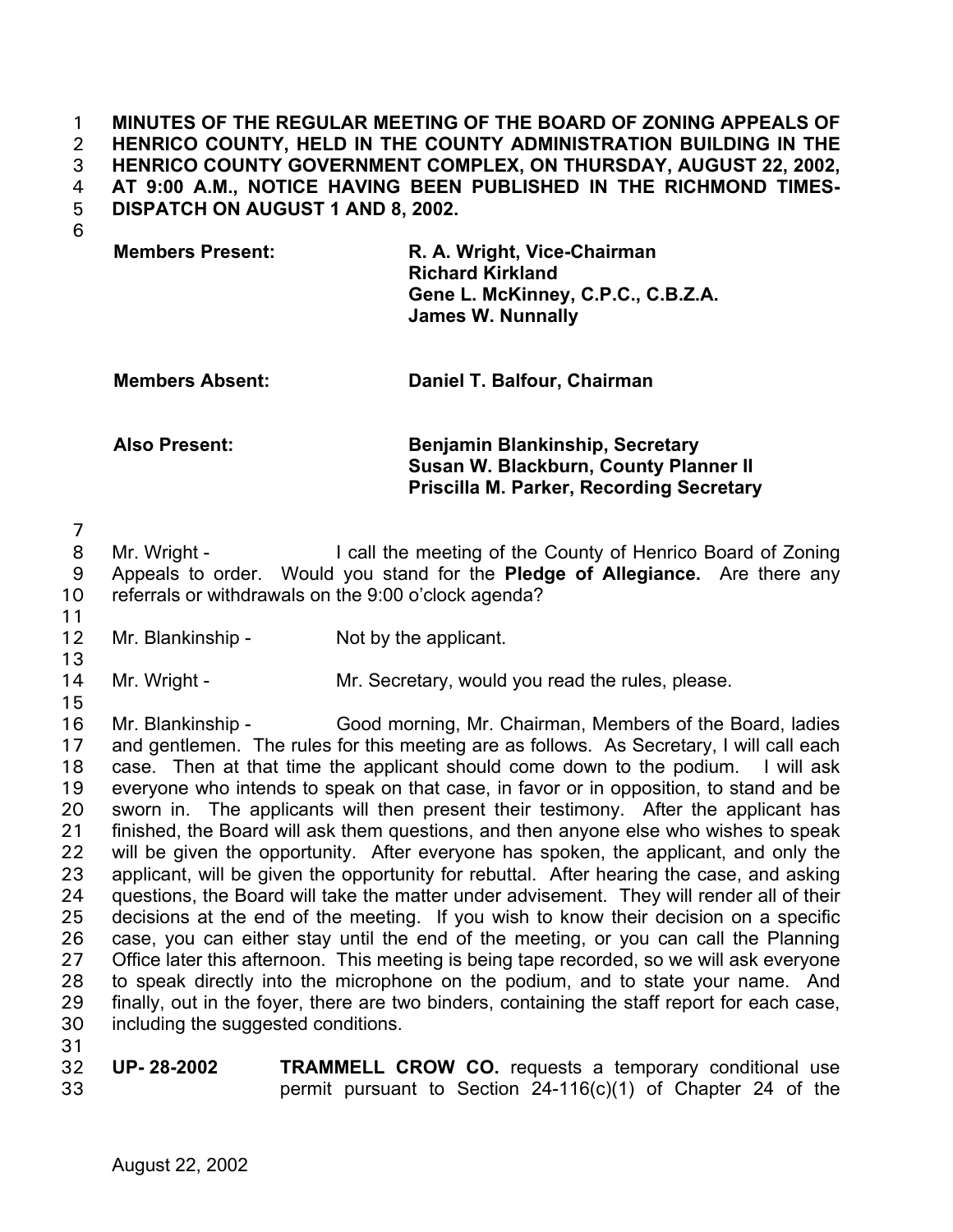County Code to locate a temporary office/storage trailer at 3951 Westerre Parkway (Parcel 750-759-4330), zoned O-3C, Office District (Conditional) (Three Chopt). 34 35 36

- 38 39 40 Mr. Blankinship - Raise your right hand please. Do you swear that the testimony you are about to give is the truth, the whole truth, and nothing but the truth, so help you God?
- 41

37

42 43 44 45 46 47 48 49 50 51 52 53 54 Ms. Wittersheim - I do. Hi. I'm Lynn Wittersheim, and I'm the property manager for Trammell Crow. We're requesting a temporary use permit for a trailer in the back parking lot of the Westerre One Building on Westerre Parkway. We have 2 buildings there. We are requesting a temporary use permit for a trailer for our 2 engineers and some supplies. It's at the back parking lot; it will not be encroaching on any of the other parking lot. In fact, it's kind of near the electrical post that's out there, so we can hook up electrically easily. We will not have any utilities. There will not be sanitary restrooms on the trailer. They will use the buildings that already have the bathrooms. We're doing this because the buildings are fully occupied, and when we originally asked for this a couple of years ago, we had a prospective tenant take the last space, but then they didn't, so we didn't get the trailer, we didn't need it at the time. That's why we're requesting it a second time, because we never really put the trailer in place.

55

56 57 58 Mr. Wright - Have you read the conditions that are proposed? You understand that you have to file a report by August 1, 2003, and it has to be removed by August 1, 2004.

59

60 Ms. Wittersheim - Correct. We understand that.

61 62 63 Mr. Wright - Any questions by members of the Board? Is anyone here in opposition to this request. Hearing none, that concludes the case. Thank you.

64

65 66 67 68 69 After an advertised public hearing and on a motion by Mr. McKinney, seconded by Mr. Nunnally, the Board **granted** application **UP-28-2002** for a temporary conditional use permit to locate a temporary office/storage trailer at 3951 Westerre Parkway (Parcel 750-759-4330). The Board granted the use permit subject to the following conditions:

- 70 71 72 73 1. Only a trailer, as shown on the plan filed with the application, may be constructed pursuant to this approval. No substantial changes or additions to the layout may be made without the approval of the Board of Zoning Appeals. Any additional improvements shall comply with the applicable regulations of the County Code.
- 74

75 76 77 78 2. A detailed landscaping plan shall be submitted to the Planning Office with the building permit for review and approval. All landscaping shall be maintained in a healthy condition at all times. Dead plant materials shall be removed within a reasonable time and replaced during the normal planting season.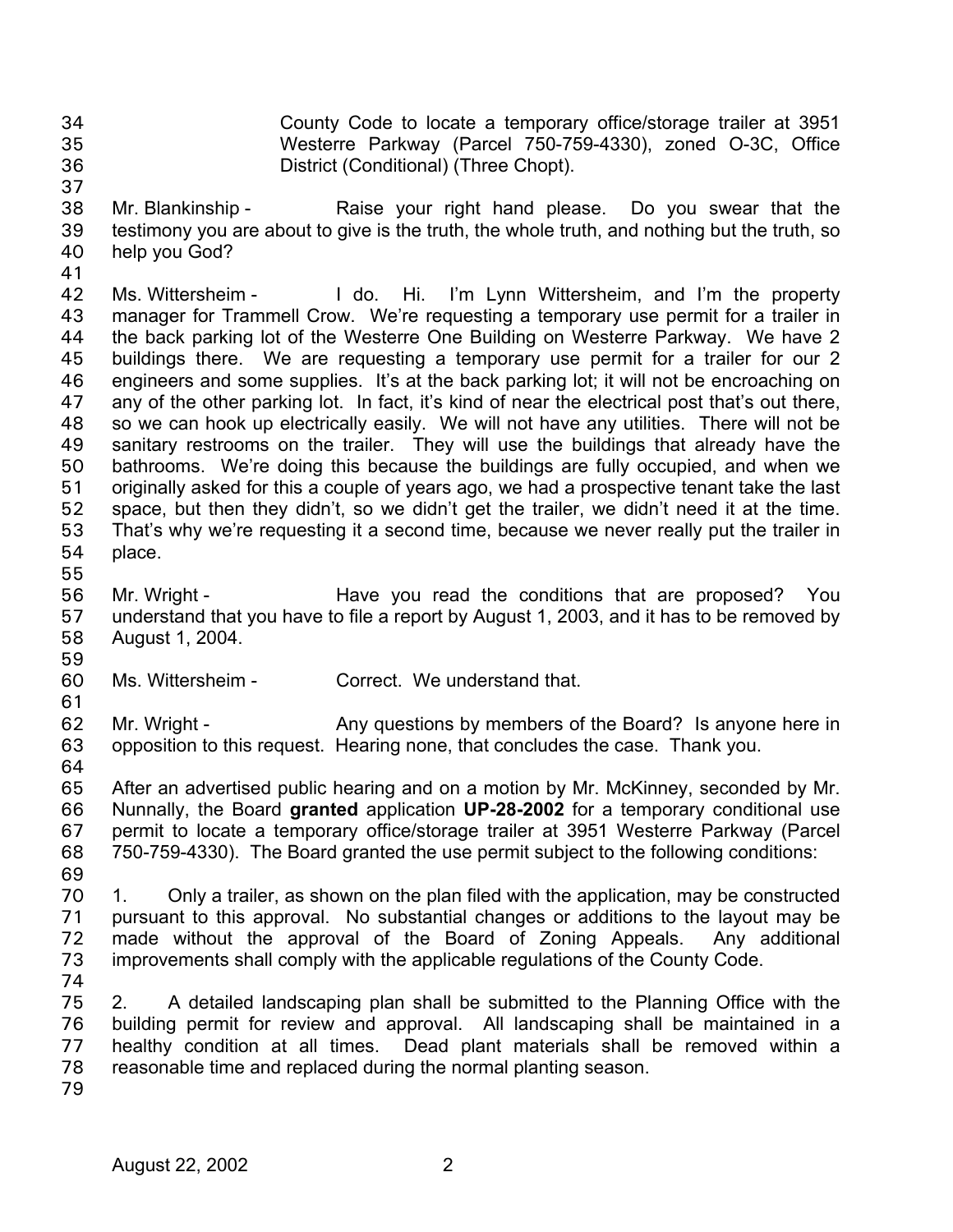3. If any new lighting is to be installed, a detailed lighting plan shall be submitted to the Planning Office for review and approval. All exterior lighting shall be shielded to direct light away from adjacent property and streets. 80 81 82 83

- 84 85 86 4. The trailer shall be sited so that it does not occupy more than one existing parking space. Five additional parking spaces shall be provided to serve the trailer.
- 87 88 5. If a bathroom is provided in the trailer, it shall be connected to sanitation facilities approved by the Health Department.
- 90 91 6. On or before August 1, 2003 the applicant shall submit a report to the Planning Office describing their plans for permanent office space.
- 93 94 7. The trailer shall be removed from the property on or before August 1, 2004, at which time this permit shall expire. This permit shall not be renewed.

| 96  | Affirmative: | Kirkland, McKinney, Nunnally, Wright | 4 |
|-----|--------------|--------------------------------------|---|
| 97  | Negative:    |                                      |   |
| 98  | Absent:      | <b>Balfour</b>                       |   |
| -99 |              |                                      |   |

- 100 101 The Board granted the request because it found the proposed use will be in substantial accordance with the general purpose and objectives of Chapter 24 of the County Code.
- 103 104 105 106 107 108 109 **A -134-2002 HUU PHAM** requests a variance from Section 24-94 of Chapter 24 of the County Code to build a sunroom over the existing deck at 2516 Brookstone Lane (Kingcrest) (Parcel 736-754-6818), zoned R-4C, One-family Residence District (Conditional) (Tuckahoe). The rear yard setback is not met. The applicant proposes 30 feet rear yard setback, where the Code requires 35 feet rear yard setback. The applicant requests a variance of 5 feet rear yard setback.
- 111 Mr. Wright - Anyone else here intend to speak on this case?
- 112 113 114 115 Mr. Blankinship - The Raise your right hand please. Do you swear that the testimony you are about to give is the truth, the whole truth, and nothing but the truth, so help you God?
- 116
- 117 118 Mr. Wright - Please state your name for the record.
- 119 120 121 122 123 124 Mr. Pham - Yes. My name is Huu Pham, owner of the property. In 1992 we talked to someone about building on a room. I actually have arthritis or gout attacks, and it is very inconvenient for me to go upstairs, so if the Board would allow me to setback 5 more feet, I will be able to build a sunroom that is attached, I can stay downstairs. My deck was approved, but the room is not wide enough to build, so please help me and give me the ability to build a room for me to be in when I have the gout.
- 125

89

92

95

102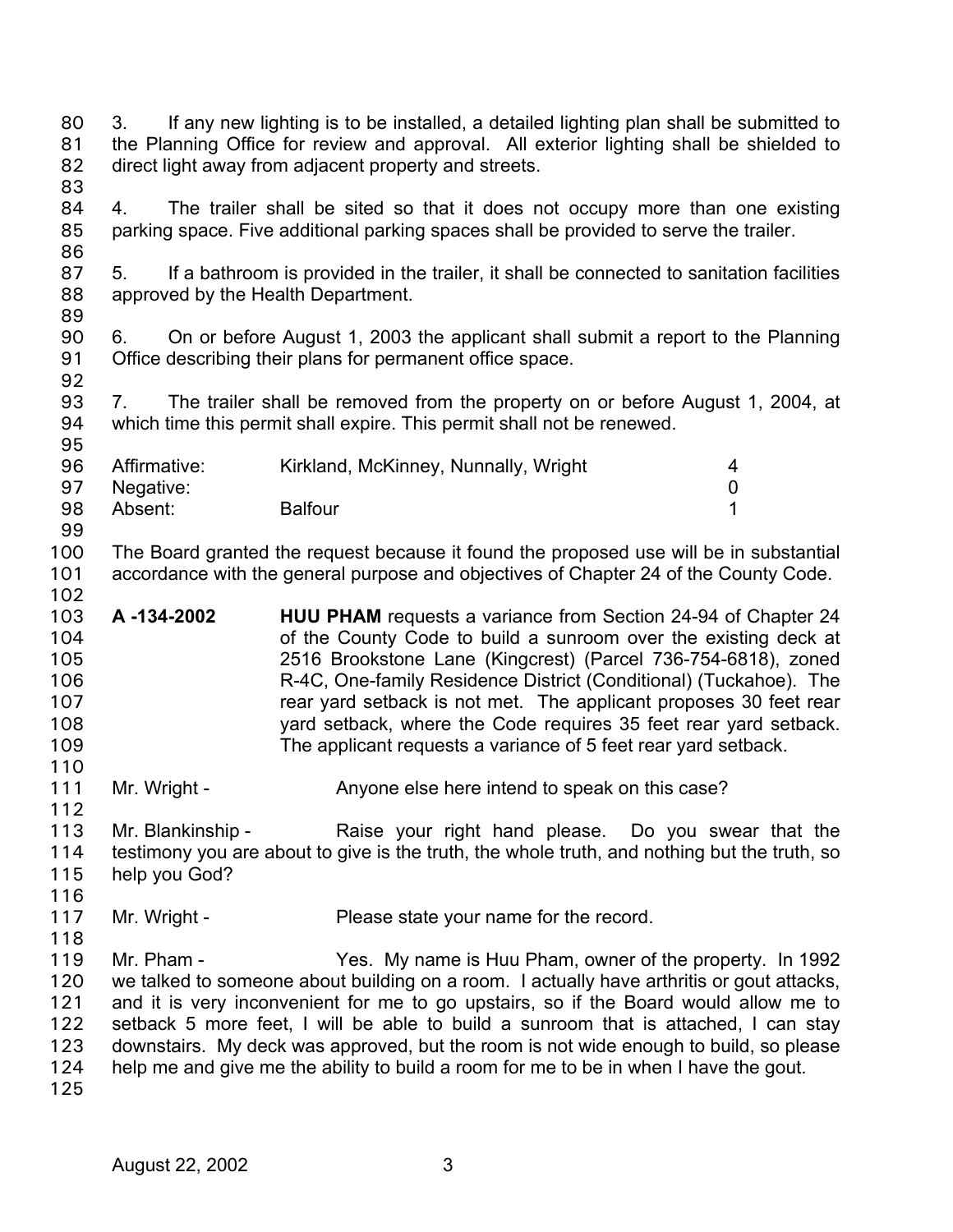Mr. Wright - The Is this sunroom going to be constructed over where your current deck is now? 126 127 128 129 130 131 132 133 134 135 136 137 138 139 140 141 142 143 144 145 146 147 148 149 150 151 152 153 154 155 156 157 158 159 160 161 162 163 164 165 166 167 168 169 170 171 Mr. Pham - I thought because of the room size it would be okay and will only be used as a sunroom. Mr. Wright - What's located to the rear of your property? That is in the left rear of my property. Mr. Wright - Looks like an open area back there. Mr. Pham - That's it, an open area. Mr. Wright - So there are no houses behind there? Mr. Pham - No house behind. Mr. Wright - Any questions by members of the Board? Anyone here in opposition to this case? Hearing none, that concludes the case. Thank you very much. After an advertised public hearing and on a motion by Mr. McKinney, seconded by Mr. Kirkland, the Board **granted** application **A-134-2002** for a variance to build a sunroom over the existing deck at 2516 Brookstone Lane (Kingcrest) (Parcel 736-754-6818). The Board granted the variance subject to the following conditions: 1. Only the improvements shown on the plan filed with the application may be constructed pursuant to this approval. No substantial changes or additions to the layout may be made without the approval of the Board of Zoning Appeals. Any additional improvements shall comply with the applicable regulations of the County Code. 2. The new construction shall match the existing dwelling as nearly as practical. Affirmative: Kirkland, McKinney, Nunnally, Wright 4 Negative: 0 Absent: Balfour 1 The Board granted this request, as it found from the evidence presented that, due to the unique circumstances of the subject property, strict application of the County Code would produce undue hardship not generally shared by other properties in the area, and authorizing this variance will neither cause a substantial detriment to adjacent property nor materially impair the purpose of the zoning regulations. **A -135-2002 JAMES L. AND SARAH S. SAVAGE** request a variance from Section 24-94 of Chapter 24 of the County Code to build a screened porch over the existing deck at 5737 Oak Mill Court (Oakmill at Millstone) (Parcel 738-779-1300), zoned R-3C, One-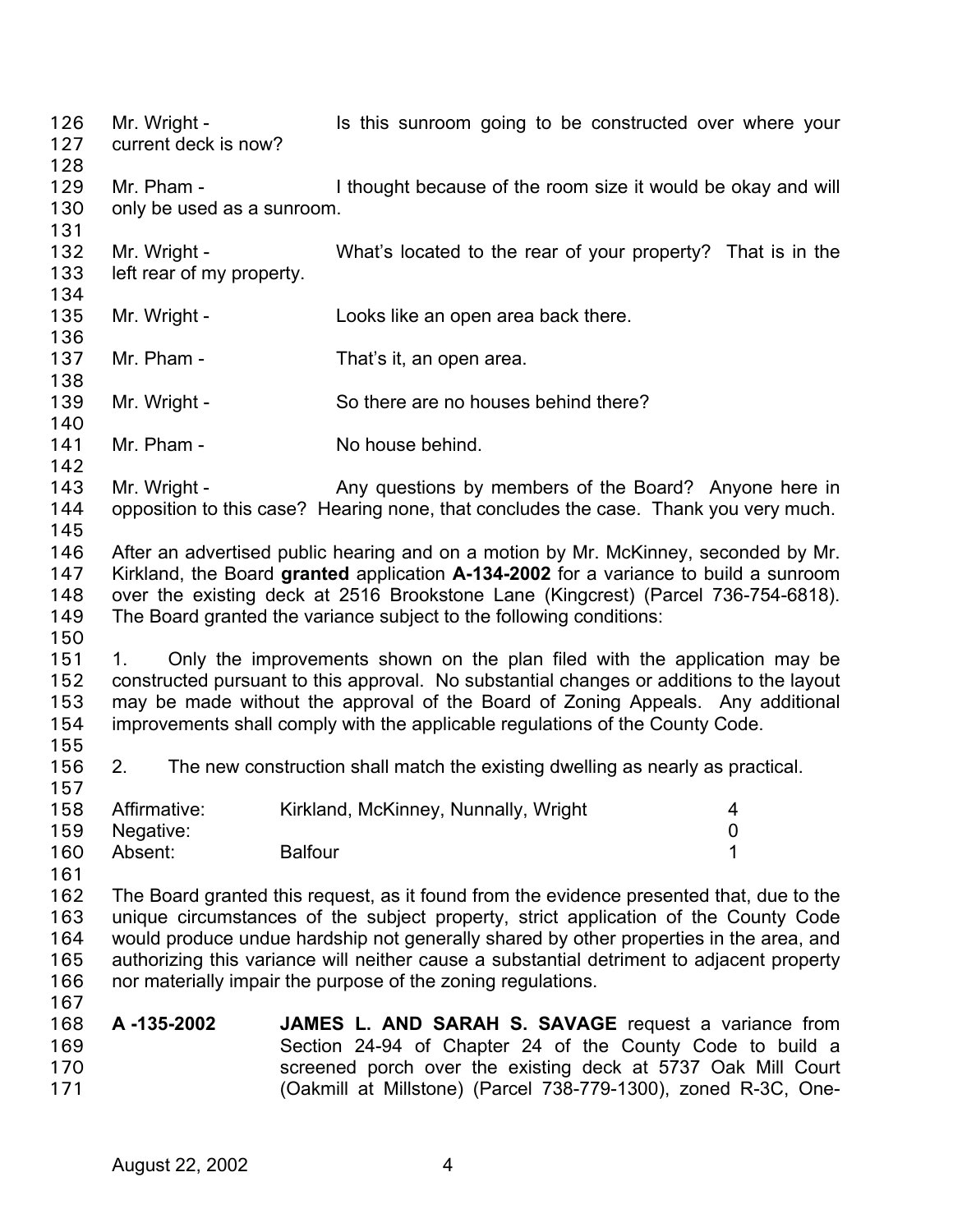family Residence District (Conditional) (Three Chopt). The rear yard setback is not met. The applicants propose 31 feet rear yard setback, where the Code requires 40 feet rear yard setback. The applicants request a variance of 9 feet rear yard setback. 172 173 174 175 176 177 178 179 180 181 182 183 184 185 186 187 188 189 190 191 192 193 194 195 196 197 198 199 200 201 202 203 204 205 206 207 208 209 210 211 212 213 214 215 216 217 Mr. Wright - Anyone here wish to speak in connection with this case? Mr. Blankinship - Raise your right hand please. Do you swear that the testimony you are about to give is the truth, the whole truth, and nothing but the truth, so help you God? Ms. Savage - Yes. I'm Sarah Savage, and our property line, the way the house is set on our property, one corner of our deck that we want to enclose, would require a 9-foot setback in order to enclose it into a screened porch. The rest of the porch meets the requirement for the setback. We spoke with everyone on the list, all of our neighbors. You sent us a list of the neighbors. We called all of them, and no one seemed to have a problem with it. The screened porch will look exactly like the house; it will have siding like the house, and will look like it was built when the house was built. Mr. Wright - This will be constructed on your existing deck, is that correct? What size lot do you have – it looks like on the basic information that we have, that the rear line cuts in very sharply and sort of like a triangular effect. Ms. Savage - Correct. Right. Mr. Wright - What you're saying is, if the rear line were sort of perpendicular, parallel to the house, you wouldn't have a problem, would you? Ms. Savage - Right. We'd have plenty of room. It's just that one corner. Mr. Nunnally - You say you're not going to increase the size of this sunroom; it will be the same size as your deck, right? Ms. Savage - Che edge of it will be, we're going to square it off, if that makes sense. The deck is sort of an L-shape, and we'll square it and make it totally square, which we drew in on the plot line that we handed in with our application. Mr. Wright - You will extend it sort of across the ................ Ms. Savage - If we didn't square it off, we'd run into a large window, so we have to square it off in order to build it, so that we don't run into the window with the wall. Mr. Wright - Any questions of members of the Board? Anyone here in opposition to this request? Hearing none, that concludes the case. Thank you very much.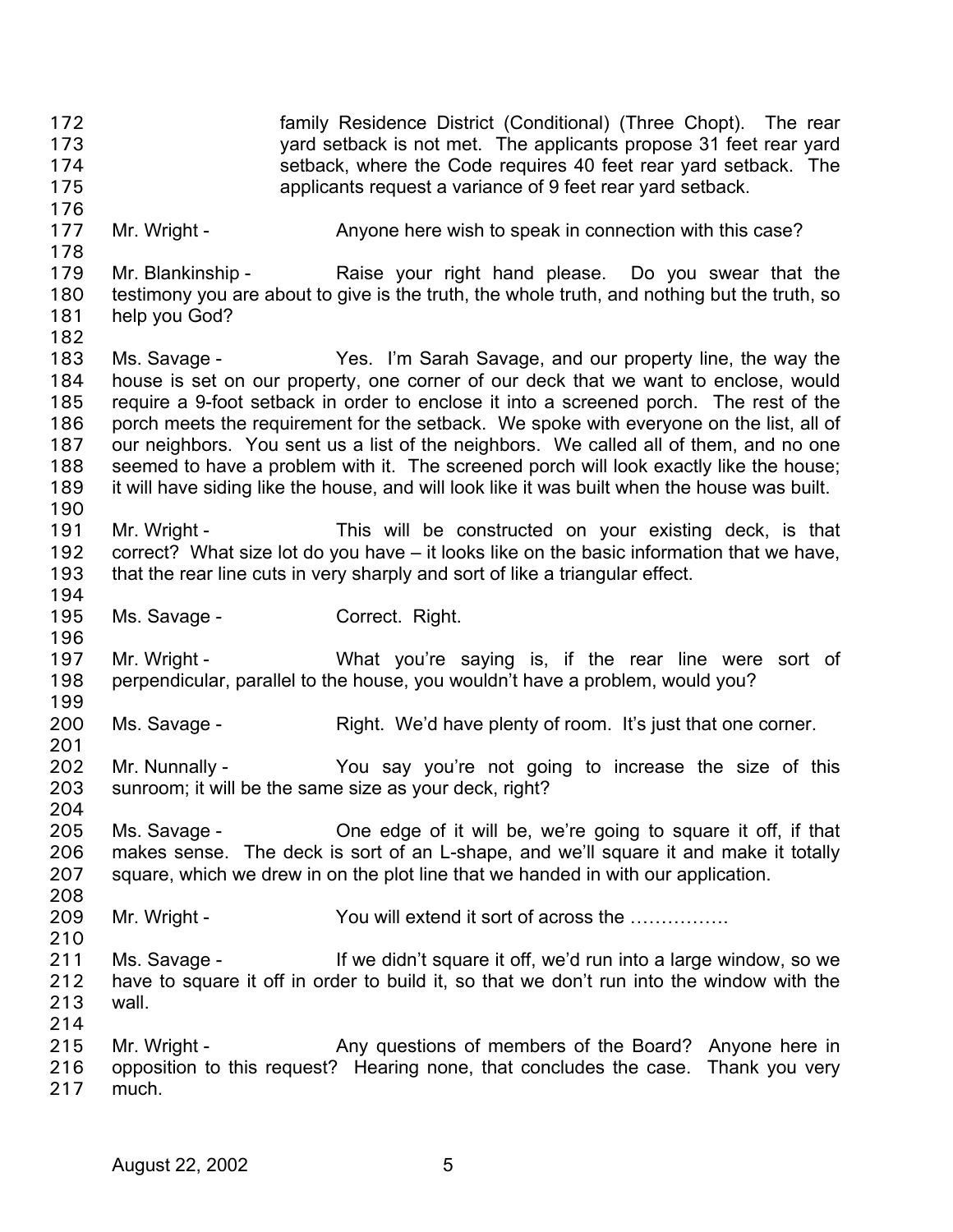218

223

240

219 220 221 222 After an advertised public hearing and on a motion by Mr. McKinney, seconded by Mr. Nunnally, the Board **granted** application **A-135-2002** for a variance to build a screened porch over the existing deck at 5737 Oak Mill Court (Oakmill at Millstone) (Parcel 738- 779-1300). The Board granted the variance subject to the following conditions:

224 225 226 227 228 1. Only the improvements shown on the plan filed with the application may be constructed pursuant to this approval. No substantial changes or additions to the layout may be made without the approval of the Board of Zoning Appeals. Any additional improvements shall comply with the applicable regulations of the County Code.

229 230 2. The new construction shall match the existing dwelling as nearly as practical.

| 231 | Affirmative:  | Kirkland, McKinney, Nunnally, Wright |  |
|-----|---------------|--------------------------------------|--|
|     | 232 Negative: |                                      |  |
| 233 | Absent:       | <b>Balfour</b>                       |  |
| 234 |               |                                      |  |

235 236 237 238 239 The Board granted this request, as it found from the evidence presented that, due to the unique circumstances of the subject property, strict application of the County Code would produce undue hardship not generally shared by other properties in the area, and authorizing this variance will neither cause a substantial detriment to adjacent property nor materially impair the purpose of the zoning regulations.

- 241 242 243 244 245 246 247 248 249 **A -136-2002 MILTON AND MARGE PRITCHETT** request a variance from Section 24-95(I)(2)(c) of Chapter 24 of the County Code to build a screened porch over the existing deck at 2405 Boissevain Road (Westbriar) (Parcel 754-752-0614), zoned R-3, One-family Residence District (Three Chopt). The accessory structure setback is not met. The applicants propose 6 feet setback from an accessory building, where the Code requires 10 feet setback from an accessory building. The applicants request a variance of 4 feet setback from an accessory building.
- 251 Mr. Wright - The Is there anyone here who would speak on this case. All
- 252 right, proceed.
- 253 254 255 256 Mr. Blankinship - The Raise your right hand please. Do you swear that the testimony you are about to give is the truth, the whole truth, and nothing but the truth, so help you God?
- 257

250

258 259 260 261 262 263 Mr. Pritchett - I do. My name is Milton Pritchett. I live at 2405 Boissevain Road; we've lived there for 30 years. We would like to convert our existing deck into a screened porch, and we meet the 6-foot variance for a deck, but we didn't meet the 10 foot variance for the porch. We would like to have this porch so that we can enjoy being outside without having mosquitoes and flies, and the tree debris, and the afternoon sun on us. We've contacted all of our neighbors; none of our neighbors objected. We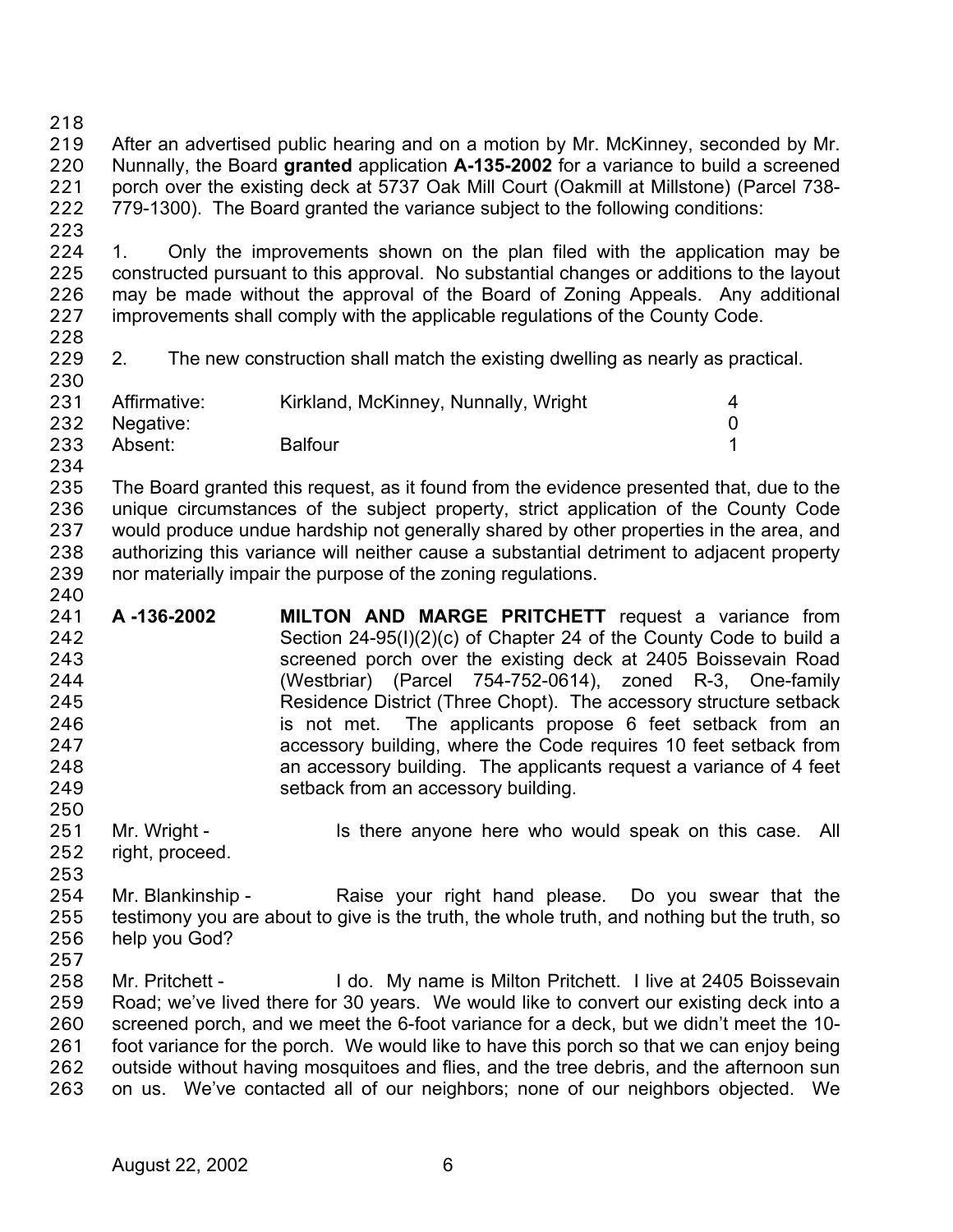provided you with 3 letters, the 2 on each side of us, and the one behind us, and they have no objections. I've provided you with a picture, some color photos of our back yard. I believe that's one that the County took, but I took 2. One of them is a straight-in shot, and one of them is a shot from the back of our yard. If you look at the one that's from the back of our yard, there's a door and pathway right next to the deck, so we cannot extend out in that direction. On this picture, if you look – that corner, to give us a 6-foot variance right in there, is kind of squared out. If we were to take that plus the additional 4 feet, 5 feet off, and we have a 4-foot walkway to go up to the sidewalk, we would really only have about 5 feet of living space in there. That's one reason we don't want to cut back on the size. The other reason is that we would like to maintain the same floor and not have to rebuild the floor right there. 264 265 266 267 268 269 270 271 272 273 274 275

276 277 278 Mr. Wright - You still have, looks like on this plot, about 6 feet between the corner of the porch and your garage, is that correct?

279 Mr. Pritchett - Yes sir.

281 282 283 Mr. Wright - Any questions from any members of the Board? Anyone here in opposition to this request? Hearing none, that concludes the case.

284 285 286 287 After an advertised public hearing and on a motion by Mr. McKinney, seconded by Mr. Nunnally, the Board **granted** application **A-136-2002** for a variance to build a screened porch over the existing deck at 2405 Boissevain Road (Westbriar) (Parcel 754-752- 0614). The Board granted the variance subject to the following conditions:

289 290 291 292 293 1. Only the improvements shown on the plan filed with the application may be constructed pursuant to this approval. No substantial changes or additions to the layout may be made without the approval of the Board of Zoning Appeals. Any additional improvements shall comply with the applicable regulations of the County Code.

294 295 2. The new construction shall match the existing dwelling as nearly as practical.

| 296 | Affirmative:  | Kirkland, McKinney, Nunnally, Wright |  |
|-----|---------------|--------------------------------------|--|
|     | 297 Negative: |                                      |  |
| 298 | Absent:       | <b>Balfour</b>                       |  |

299

280

288

300 301 302 303 304 305 The Board granted this request, as it found from the evidence presented that, due to the unique circumstances of the subject property, strict application of the County Code would produce undue hardship not generally shared by other properties in the area, and authorizing this variance will neither cause a substantial detriment to adjacent property nor materially impair the purpose of the zoning regulations.

306 307 308 309 **A -137-2002 JOHN W. TUCKER** requests a variance from Section 24-9 of Chapter 24 of the County Code to build a one-family dwelling at 1450 North Washington Street (Greendale Park) (Parcel 828-725- 4695 (part)), zoned A-1, Agricultural District (Varina). The public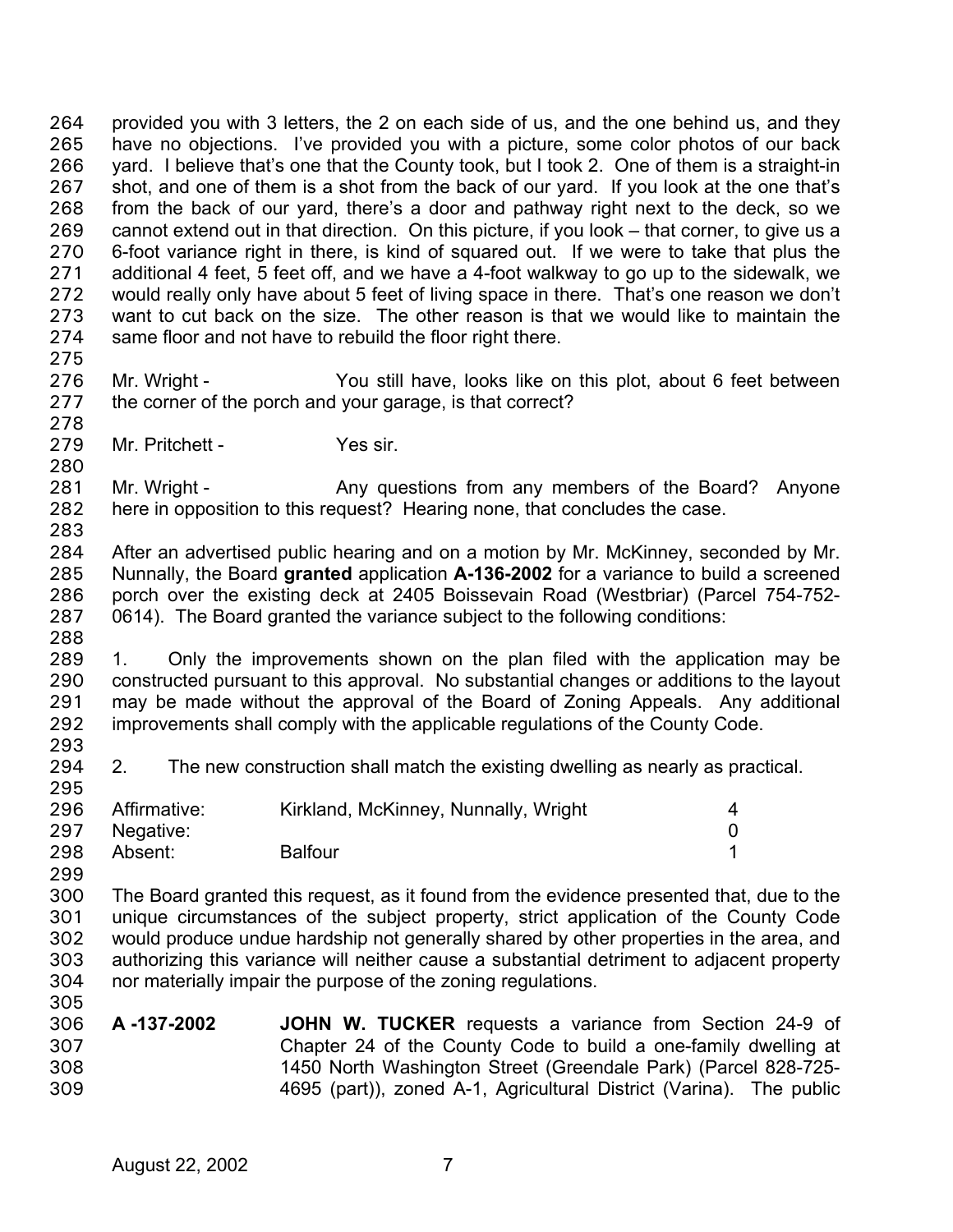street frontage requirement is not met. The applicant has 0 feet public street frontage, where the Code requires 50 feet public street frontage. The applicant requests a variance of 50 feet public street frontage. 310 311 312 313 314 315 316 317 318 319 320 321 322 323 324 325 326 327 328 329 330 331 332 333 334 335 336 337 338 339 340 341 342 343 344 345 346 347 348 349 350 351 352 353 354 355 Mr. Wright - Anyone else who desires to speak on this case, please stand and be sworn. Mr. Blankinship - The Raise your right hand please. Do you swear that the testimony you are about to give is the truth, the whole truth, and nothing but the truth, so help you God? Mr. Tucker - I do. I'm John Tucker, and I hope the Board will allow me to have my granddaughter here; I have a hearing problem, if it'll be all right for her to stand here by me. If you ask me a question that I don't understand, she can convey it to me. Mr. Wright - That'll be fine. Mr. Tucker - This easement that I'm asking for, I don't have. I do have 380-some feet in front of my house entrance to the 36 acres that I have. The requirement is not met. I haven't been able to get the requirement off of North Washington Street. What it amounts to, is a house for my granddaughter to be somewhere near close to me. I am a single person, and I would appreciate the Board giving me the variance to allow her to build a home on my property. That's about it. Mr. Wright - **How will you access this property Mr. Tucker?** Mr. Tucker - I moved there in 1970, and I access the property by the road that I have going down to the Chickahominy River that's been there since 1970. Mr. Wright - Have you read the conditions proposed by the staff for this case? No I haven't. Mr. Blankinship - Attached to the staff report that we mailed you. Mr. Tucker - Yes sir. Mr. Wright - The Mr is approved, you have to comply with all those conditions. Mr. Tucker - **Absolutely**, absolutely. Mr. Wright - The Any questions of members of the Board? Anyone in opposition to this case? Please have a seat, and we'll hear from the opposition, and then you'll have a chance to rebut. I might say that our rules are, that the opposition can speak now, but the opposition has one opportunity to speak, and once you're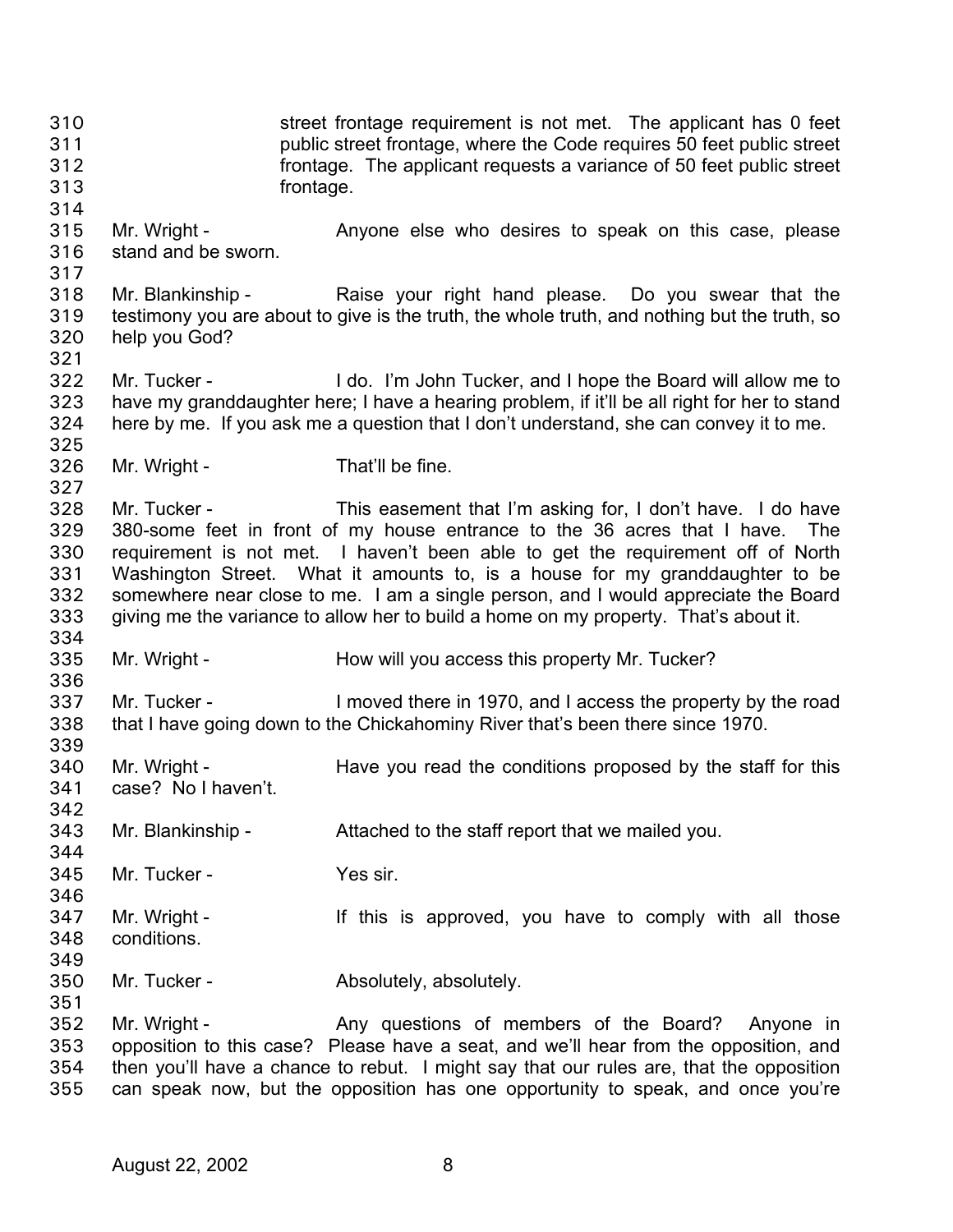356 finished, you can't speak again. The opponent would have an opportunity to rebut. 357

358 359 360 361 362 363 364 365 366 367 368 369 370 371 372 373 374 375 376 377 378 379 380 381 382 383 384 385 386 Mr. Gary - Good morning, Board members. My name is Robert V. Gary. I'm Vice President of North Airport Drive Civic Association, and I have a petition with 25 signatures that was faxed to Mr. Blankinship, but I was elected to speak in behalf of the 22 signatures. Mr. Tucker showed some interest in buying a lot that would be directly in front of his granddaughter's home, that he could put a road in, right directly to it. I've put a lot of time into this thing. I've checked with the rescue squad to see if there would be any confusion. They say there would be. I spoke with the fire department. They said, however, that if the road were well marked, like "Tucker's Lane," or something like that, they would have no problem. I've tried to reach Mr. Tucker by phone. I've tried to reach him by personally going to his address twice. I even tried to mail him. I haven't been in town but a short while, so I reckon he hasn't gotten it by now. Our concern, and Mrs. Sale's concern, Mrs. Massey rather, she couldn't be here; I don't know whether you had time to read her letter. If you didn't, I'd like to take time for you to read the letter and the photographs of where the road would be coming out. It comes in front of Mr. Tucker's house, almost to his driveway. It also goes behind Blanton's home, the back of their lot, which is very unusual to have a road in your back yard, so to speak, and the concern is, the Rogers family, they have small children, and they would be right out in their back yard. The road would be adjacent to their back yard. There was a stipulation on this lot that Mr. Sale offered to John Tucker, that there would be no right-of-way on it to his property. However, the restrictions for that have been lifted. I talked to Roy Sale a few days ago, and he said that he would release those stipulations, and Mr. Tucker could purchase that lot. He'd have a much shorter drive; it would have much less confusion, it would be a safety factor. The road coming out in its present plan is a very hazardous entrance. This is my last chance to speak, so we would like it deferred for 30 days or at your next meeting, so we can get Mr. Tucker to speak to the association and the residents who signed the petition and talk things over. But we couldn't get Mr. Tucker to talk with us. Mrs. Sale asked him, I had asked him; we tried every way to get Mr. Tucker to sit down and just discuss things with us. That about wraps it up I think.

387

388 389 390 391 Mr. Wright - Under the present Code that we operate under, once a case has been advertised, as it has been legally advertised, the applicant has a right to be heard. Unless the applicant will agree to defer it, the Board has no authority to defer this case.

- 393 394 Mr. Gary - We asked him to defer it so we could speak to him, but he said no, he didn't want to defer it.
- 395

392

396 397 Mr. Wright - He has a right under the Ordinance to be heard and his case presented, and anybody's who's in opposition has a right to be here and speak, so

398 399 unfortunately, that's the way it will have to be.

400 401 Mr. Gary - We understand sir. So he would have to have it deferred, and if he doesn't agree to have it deferred, then we really reject his putting this road in,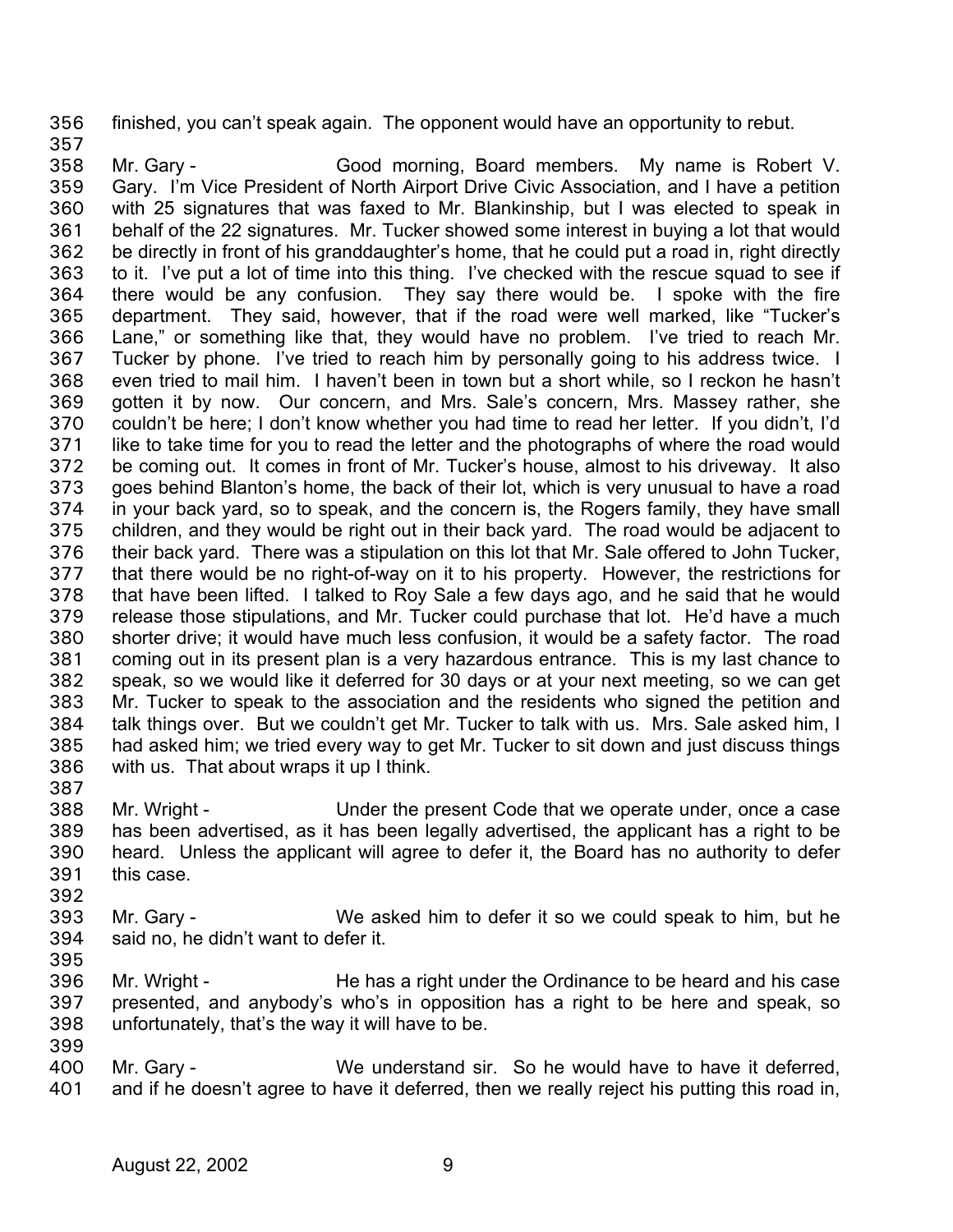because it comes in at a dangerous angle, as you can see from the photographs there. It comes in at an angle on a curve, on a hill, and the County doesn't cut the bushes too often. In those pictures they had just finished cutting them because of some particular thing that was happening, so they cut the bushes all the way down. The pictures are really deceiving for a safety factor because very seldom are they cut that short. 402 403 404 405 406 407 408 409 410 411 412 413 414 415 416 417 418 419 420 421 422 423 424 425 426 427 428 429 430 431 432 433 434 435 436 437 438 439 440 441 442 443 444 445 446 447 Mr. McKinney - Mr. Gary, where does Mr. Tucker's driveway come in? Mr. Gary - **Mr. Tucker's driveway, far as I can tell, would go in about 50** feet from where his drive would come out. Mr. McKinney - The you saying that this access to his granddaughter's is going to be a separate drive from his drive? So they're not going to utilize both of them? But he's in the same situation as he comes into his home, as she would be to come into hers, as it stands right now. Mr. Gary - Yes sir. No, no, no. His driveway would come in about 50 feet northwest of her driveway, as well as I can tell. Mr. Nunnally - You say it's a dangerous road back there? Mr. Gary - The road runs in back of Blanton's house and Rogers house. It abuts their back yards. I don't know how much. I don't know the granddaughter's lifestyle. However, the Blantons and Rogers keep expensive equipment back there. Mr. Blanton keeps his boat back there. Mr. Sale has offered John Tucker this lot next to Rogers house, which would be ideal. I don't understand him, but it must be a financial matter. It would certainly be cheaper to buy that lot, at \$2,500 for an acre, and he could put his road right straight through to her house, and put the mailbox out there, and there would be no confusion to the fire department or to the rescue squad. Mr. Nunnally - Are either Mr. Blanton or Mr. Rogers here today? Mr. Gary - Mr. Blanton is here, and Mr. Rogers couldn't .............. Mr. Nunnally - Do you use that easement back there now? Don't you use that easement in back of your house, that road that Mr. Tucker has there? Mr. Wright - He hasn't been sworn in yet. If he's going to speak, he's going to have to be sworn in. Mr. Nunnally - You say Mr. Sale offered Mr. Tucker an acre of land for \$2500? Mr. Gary - There was a stipulation that if he cut a road to build a house back there, he could buy that easement for \$50,000, but he's lifted that restriction. Mr. Tucker won't meet with us for us to tell him that. Mr. Tucker is not being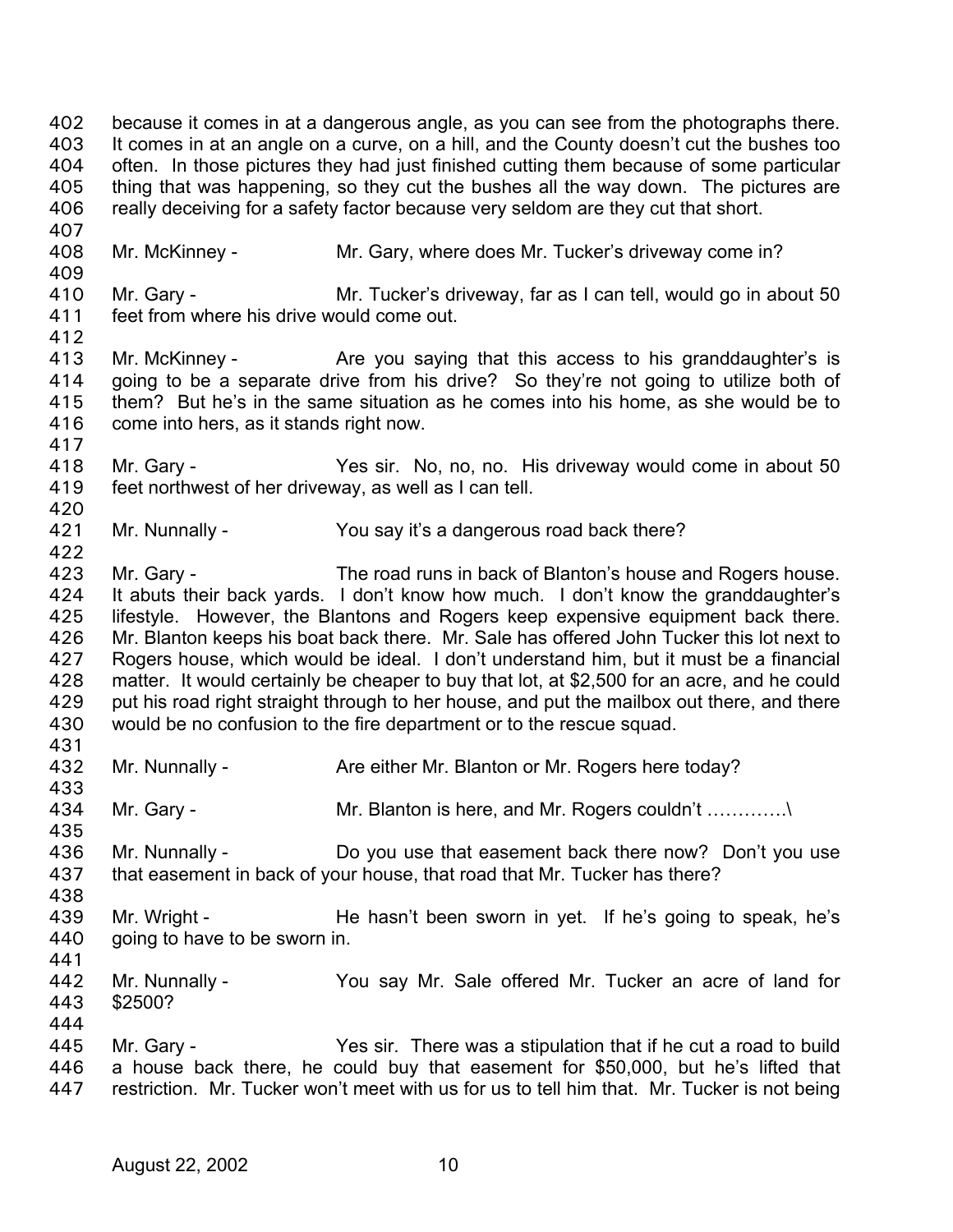| 448<br>449                                                                |                                                   | very neighborly, because I am his neighbor also. I live one parcel over from him.                                                                                                                                                                                                                                                                                                                                                                                                                                                                                                                                                                                                                                        |
|---------------------------------------------------------------------------|---------------------------------------------------|--------------------------------------------------------------------------------------------------------------------------------------------------------------------------------------------------------------------------------------------------------------------------------------------------------------------------------------------------------------------------------------------------------------------------------------------------------------------------------------------------------------------------------------------------------------------------------------------------------------------------------------------------------------------------------------------------------------------------|
| 450<br>451                                                                | Mr. Nunnally -                                    | You live at 1720, which is about $\frac{1}{2}$ mile down the road?                                                                                                                                                                                                                                                                                                                                                                                                                                                                                                                                                                                                                                                       |
| 452<br>453                                                                | Mr. Gary -                                        | 300 feet through the woods sir.                                                                                                                                                                                                                                                                                                                                                                                                                                                                                                                                                                                                                                                                                          |
| 454<br>455<br>456                                                         | Mr. Nunnally -<br>even further than you.          | A lot of these people who've signed this petition here, live                                                                                                                                                                                                                                                                                                                                                                                                                                                                                                                                                                                                                                                             |
| 457<br>458<br>459                                                         | Mr. Gary -                                        | Exactly, but they've signed it strictly for the safety factor,<br>from what I understand, and concerns about what he proposes to do.                                                                                                                                                                                                                                                                                                                                                                                                                                                                                                                                                                                     |
| 460<br>461<br>462                                                         | Mr. Nunnally -<br>granddaughter.                  | What he proposes to do is build a house for his                                                                                                                                                                                                                                                                                                                                                                                                                                                                                                                                                                                                                                                                          |
| 463<br>464                                                                | Mr. Gary -                                        | That's what he says, sir.                                                                                                                                                                                                                                                                                                                                                                                                                                                                                                                                                                                                                                                                                                |
| 465<br>466<br>467                                                         | Mr. Nunnally -<br>for his granddaughter.          | If this is approved, that's what it will be approved for, strictly                                                                                                                                                                                                                                                                                                                                                                                                                                                                                                                                                                                                                                                       |
| 468<br>469<br>470                                                         | Mr. Gary -<br>friend of John Tucker's, but please | Right. Not knowing the lifestyle of his granddaughter, we<br>don't know how many cars will be going back there. Mr. Nunnally, I know you're a                                                                                                                                                                                                                                                                                                                                                                                                                                                                                                                                                                            |
|                                                                           |                                                   |                                                                                                                                                                                                                                                                                                                                                                                                                                                                                                                                                                                                                                                                                                                          |
| 471<br>472                                                                | Mr. Nunnally -                                    | I think I'm a friend of yours too.                                                                                                                                                                                                                                                                                                                                                                                                                                                                                                                                                                                                                                                                                       |
| 473<br>474                                                                | Mr. Gary -                                        | I hope you are, but try to keep an open mind here.                                                                                                                                                                                                                                                                                                                                                                                                                                                                                                                                                                                                                                                                       |
| 475<br>476<br>477                                                         | Mr. Nunnally -<br>mind.                           | That's what I'm trying to get you to do, is to keep an open                                                                                                                                                                                                                                                                                                                                                                                                                                                                                                                                                                                                                                                              |
| 478<br>479<br>480<br>481<br>482<br>483<br>484<br>485<br>486<br>487<br>488 | Mr. Gary -<br>I requested was to meet with him.   | That's what I'm doing sir. It would probably cost Mr. Tucker<br>more to put a drive of that length, more than it would to buy the lot from Mr. Sale, and<br>cut the road right through there. It would be better for him. As far as the safety of him<br>living alone, his granddaughter could drive right up that easement. Mr. Tucker wouldn't<br>post it against his granddaughter, I'm sure. John and I go way back. I did the brick<br>work on John Tucker's house many, many years ago, long before I moved in the area. I<br>thought we were on good terms, but I called Mr. Tucker and asked him to address these<br>concerns of the citizens who signed the petition, but he just hasn't cooperated at all. All |
| 489<br>490<br>491<br>492                                                  | Mr. Wright -<br>come forward please.              | Any further questions of this gentleman from the Board? Do<br>you have anything further to say? All right, thank you very much. Ma'am, would you                                                                                                                                                                                                                                                                                                                                                                                                                                                                                                                                                                         |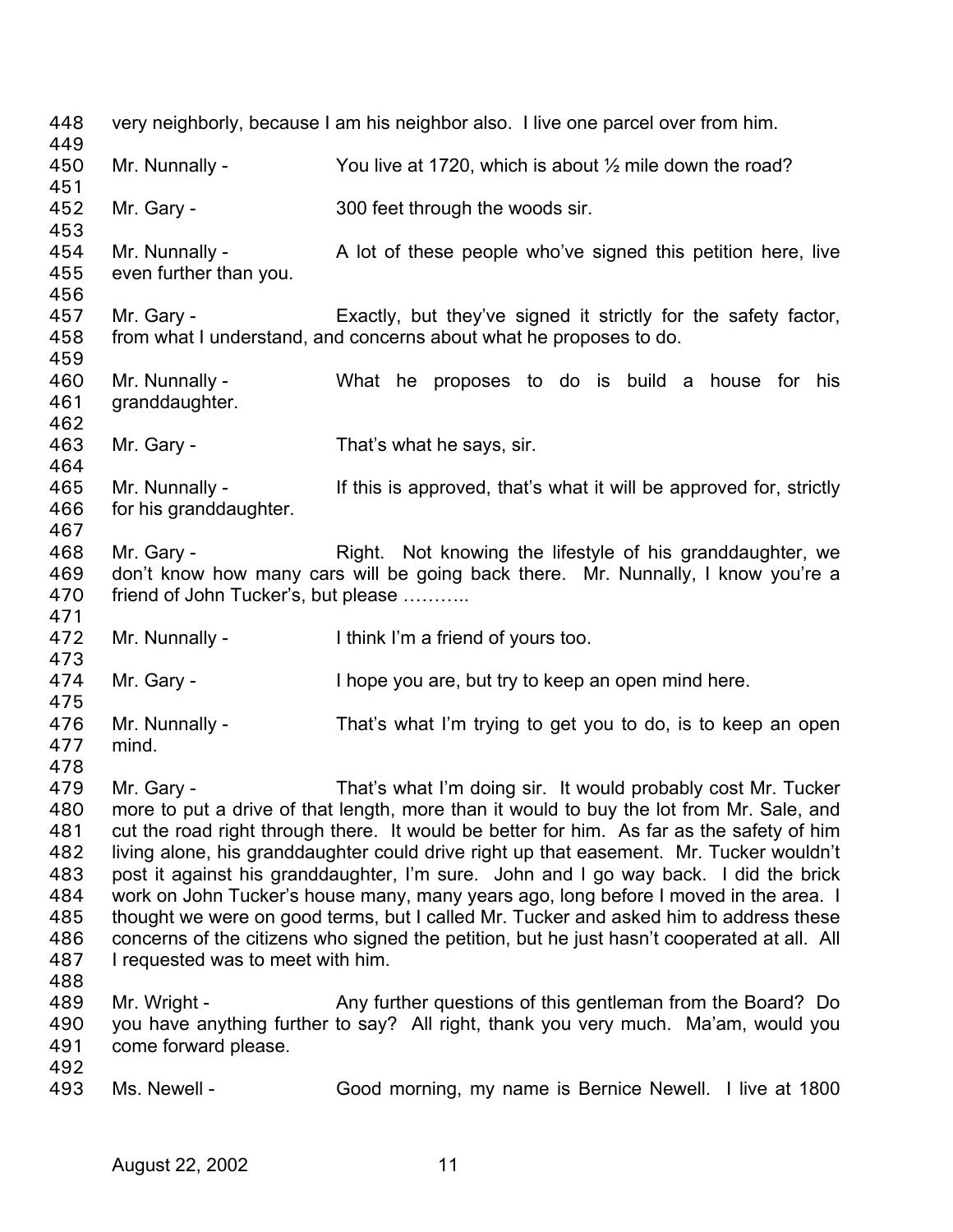North Washington Street. I have some grave concerns about this, and Mr. Blankinship *(Blanton?)* has asked me to speak somewhat in his behalf. How would you like to have a road, a paved road go from here to where this gentleman is sitting, from your fence line, with traffic. Again, Mr. Blanton's next-door neighbor has young children. I have grave concerns. I am also concerned about how much property Mr. Tucker is planning to have with this house. Currently, we are Agriculture zoned, which means no less than 1 acre per house. I also am concerned as to whether or not if this road goes through behind Mr. Blanton's and the Rogers' house, how many more houses would Mr. Tucker wish to put back there. Would he wish to rezone? I think these are very legitimate concerns of his neighbors. That road that we come through on North Washington Street is narrow. It has a 45-degree angle curve coming in, and it continues to curve all the way through. I am just a little concerned about the driveway. If Mr. Tucker would say, take the other driveway, not come through his existing driveway, and then run a road all the way down to her house, I think that would be far more acceptable. I would like to know from Mr. Tucker approximately how much acreage or land he plans to have with this house, and any other ones that he plans to build. 494 495 496 497 498 499 500 501 502 503 504 505 506 507 508 509 510

- 511 Mr. Wright - It's already stated in his plan, 2.896 acres.
- 513 Ms. Newell - Thank you very much.
- 515 Mr. Wright - We have that design.
- 517 518 519 520 Mr. McKinney - And Ms. Newell, just for your information, if Mr. Tucker plans to build any other houses, he would have to go through an entirely different process. He'd have to rezone it, and as I see the map, everything down there except over on the far side, on Mullins Lane, is R-3. On this side where you people live, is A-1.
- 522 Mr. Wright - That would not come before this Board.
- 524 525 Ms. Newell - Right, that would have to go before the zoning, Planning Commission.
- 526

512

514

516

521

- 527 528 529 530 531 Mr. Wright - **Example 20** match in the Board of Supervisors. We have no control over that. This is to construct one house, and one house only. If this is approved, he cannot construct another house without coming back to this Board or going to the Planning Commission to get it rezoned.
- 532 533 534 535 Mr. McKinney - Another question. I didn't see anything where it said he was going to pave this road. Are you presuming this road is going to be paved, or be a gravel driveway?
- 536 537 538 Ms. Newell - I assumed that it's going to be a paved road, but if it's a gravel road, that to me is even more dangerous with gravel flying as cars go back and forth, so close to these people's yards.
- 539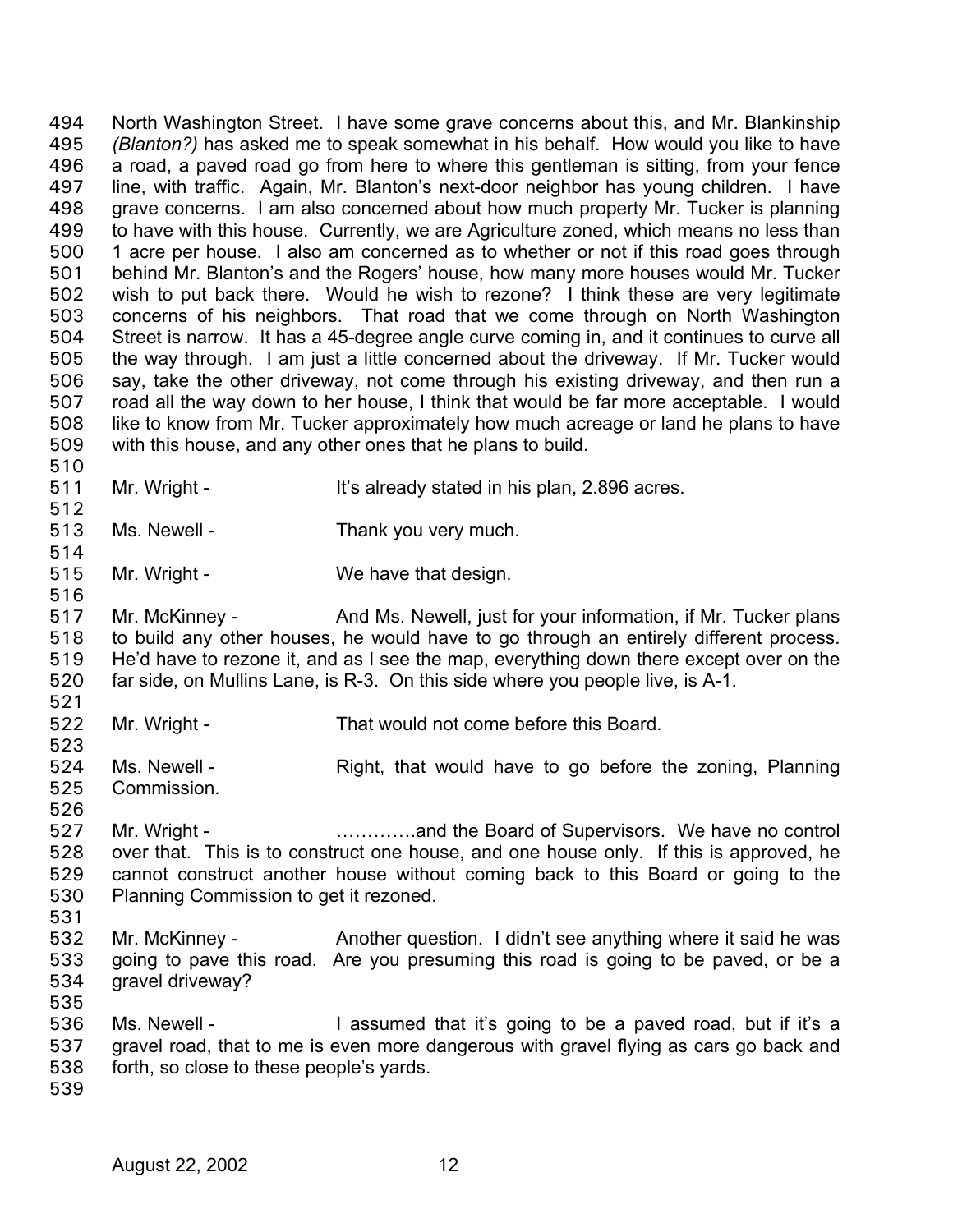540 Mr. McKinney - We're talking about a one-family dwelling. 541

542 543 544 545 546 Ms. Newell - Right, but if that road goes all the way back behind these houses, as it shows right here, this is Rogers' house, this is Blanton's house, and if that road goes all the way through as it exists now where their fences are, it's very narrow there.

547 548 549 Mr. Wright - It's going to be a 40-foot driveway; it's not really a road. That's bigger than a lot of the access driveways or roads that most people put in for houses.

550

553

551 552 Mr. McKinney - Sir, you can speak if you'd like; we can swear you in, and you can speak.

554 555 556 Mr. Blankinship - Raise your right hand please. Do you swear that the testimony you are about to give is the truth, the whole truth, and nothing but the truth, so help you God? Would you state your name sir.

557 558 559 560 561 562 563 564 565 566 567 568 569 570 571 572 573 574 575 576 Mr. Newell - I do. Yes I'd like to speak. My name is Grover Newell; I live at 1800 North Washington Street. Our concern is, is all this information that you have in hand, he has not discussed any of this with us. All we had asked was would he come forward and tell us exactly what his plans were back down in that field. If he had come forward and told us what he was going to do, then we wouldn't be as concerned as we are now about what he's doing. His original driveway, by the way, doesn't come out where he's going to plan to bring the road out. It's on the other side of his house where he's got a better view coming down that road. Right now the road is going to come up to where you go to his pasture, and they use that for carrying the horses back in there. What we're trying to get out of Mr. Tucker, is for him to sit down with us, tell us exactly what he's going to do, and we probably can agree with the man. But when he won't tell us anything, it's really concerns about what he's going to do in the future. We have heard rumors that he wants to sell his house and build another house down there with his daughter in the back field. If that's true, then that's going to be 2 houses back there, and then you've got the house in front, and that road's going to come up by the original house that he wants to sell the front house there. If all this is coming down, it's a concern to us what's being developed. I know every time he does something different, he's got to come back to you. But what we'd like to do is just ask him, just sit down and tell us what his whole plan is, and then we can agree to go with it.

577

580

578 579 Mr. McKinney - Mr. Newell, your property doesn't back up to this road, does it?

581 582 583 Mr. Newell - No sir, but I travel up and down that road right now. We've got a 35 mile per hour speed limit.

584 585 Mr. McKinney - I understand that. But we've got the Rogers, Blanton, and Sale, who back up to this right-of-way he's proposing for that road. Are they here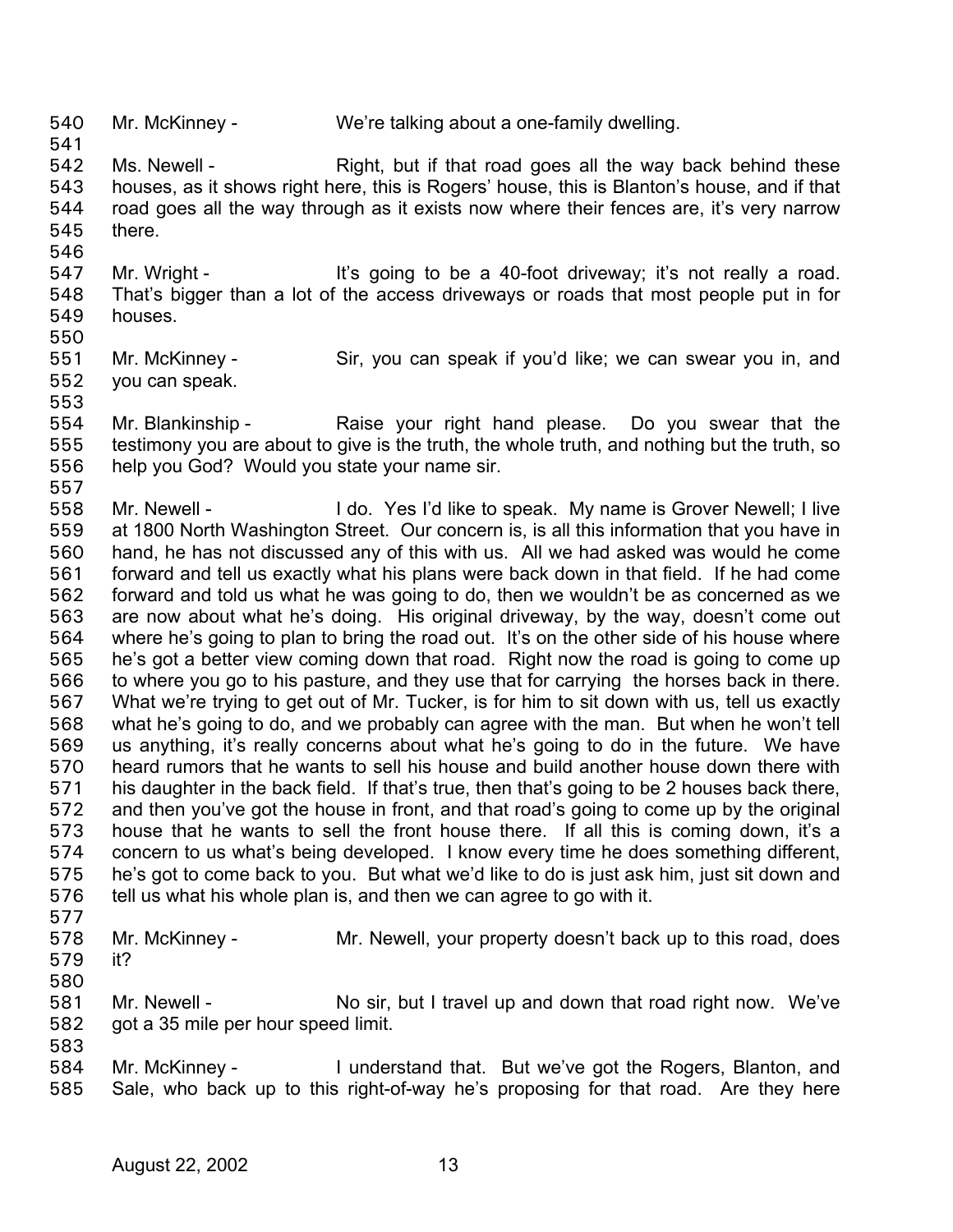| 586        | today?                                |                                                                                                                                                                                      |
|------------|---------------------------------------|--------------------------------------------------------------------------------------------------------------------------------------------------------------------------------------|
| 587        |                                       |                                                                                                                                                                                      |
| 588<br>589 | Mr. Newell -                          | Mr. Blanton's here.                                                                                                                                                                  |
| 590        | Mr. Wright -                          | Let me ask Mr. Newell a question. Have you seen this plat.                                                                                                                           |
| 591        |                                       |                                                                                                                                                                                      |
| 592        | Mr. Newell -                          | Yes sir, it's up on the wall. I've seen it up there, proposed up                                                                                                                     |
| 593        |                                       | there. We know that it's R-3 on the other side, that we're A-1, and if he's got to redo it,                                                                                          |
| 594        |                                       | he's got to go before the Planning Commission, rezone and do everything like that. But                                                                                               |
| 595        |                                       | right now where he wants to bring that road out is right between his pasture where he                                                                                                |
| 596        |                                       | goes in his pasture. That is not his driveway out of his house. His driveway is on the                                                                                               |
| 597<br>598 | other side of his house.              |                                                                                                                                                                                      |
| 599        | Mr. Wright -                          | What I was saying, is what's before us is he wants to build a                                                                                                                        |
| 600        | house back on this 2.896 acre parcel. |                                                                                                                                                                                      |
| 601        |                                       |                                                                                                                                                                                      |
| 602        | Mr. Newell -                          | I agree with you sir, but you see as you come up along the                                                                                                                           |
| 603        |                                       | curve there where he wants to bring the road out $-$ he's putting that road right in the                                                                                             |
| 604        |                                       | curve. His exit to his house doesn't sit in the curve. If he sells that front house, and                                                                                             |
| 605        |                                       | then they come out there, then you've got 2 driveways that are going to come out, and                                                                                                |
| 606<br>607 |                                       | especially one when those weeds are growing up that high, they're not going to be able                                                                                               |
| 608        |                                       | to see to come out on that road. The answer to your question of 35 miles per hour,<br>we're got kids on that road who run at 40 and 50 miles an hour through there now.              |
| 609        |                                       | Right now we've had dogs been hit, run over and everything else back there, and it is                                                                                                |
| 610        |                                       | too dangerous to bring that driveway out right there, and that's why we're concerned                                                                                                 |
| 611        | about it.                             |                                                                                                                                                                                      |
| 612        |                                       |                                                                                                                                                                                      |
| 613        | Mr. Wright -                          | Ms. Newell, do you have anything further to say? I didn't                                                                                                                            |
| 614        |                                       | know whether you'd completed your statement; have you finished, said everything.                                                                                                     |
| 615<br>616 | Ms. Newell -                          | Yes.                                                                                                                                                                                 |
| 617        |                                       |                                                                                                                                                                                      |
| 618        | Mr. Wright -                          | Now, does anyone else wish to speak in opposition; this is                                                                                                                           |
| 619        |                                       | your last chance to speak. If you want to speak, we'll be glad to hear from you. Anyone                                                                                              |
| 620        |                                       | else wish to speak in opposition to this case? Hearing none, Mr. Tucker you have a few                                                                                               |
| 621        | minutes to rebut.                     |                                                                                                                                                                                      |
| 622        |                                       |                                                                                                                                                                                      |
| 623        | Mr. Tucker -                          | Let me first tell you about the entrance to that, that I've been                                                                                                                     |
| 624<br>625 |                                       | using for approximately 30 years. It's only 25 feet from my driveway going to my home.<br>The one house is all that I intend to build. I'm 80 years old; I'm going to stay where I'm |
| 626        |                                       | at. I don't have any intentions of doing anything else to the property whatsoever. When                                                                                              |
| 627        |                                       | I pass away, it will go to my 2 daughters, and I don't know what they're going to do with                                                                                            |
| 628        |                                       | it; it won't concern me when I'm gone. I'd like to talk about Mr. Gary's answer to the                                                                                               |
| 629        |                                       | acre that I was told that I could have. I was dealing with Mr. Sale's son, and I went to                                                                                             |
| 630        |                                       | him about an acre to have an entrance to my granddaughter's house. I met with him at                                                                                                 |
| 631        |                                       | my house, and out of his own mouth, he told me that he'd talked to all of his brothers                                                                                               |
|            |                                       |                                                                                                                                                                                      |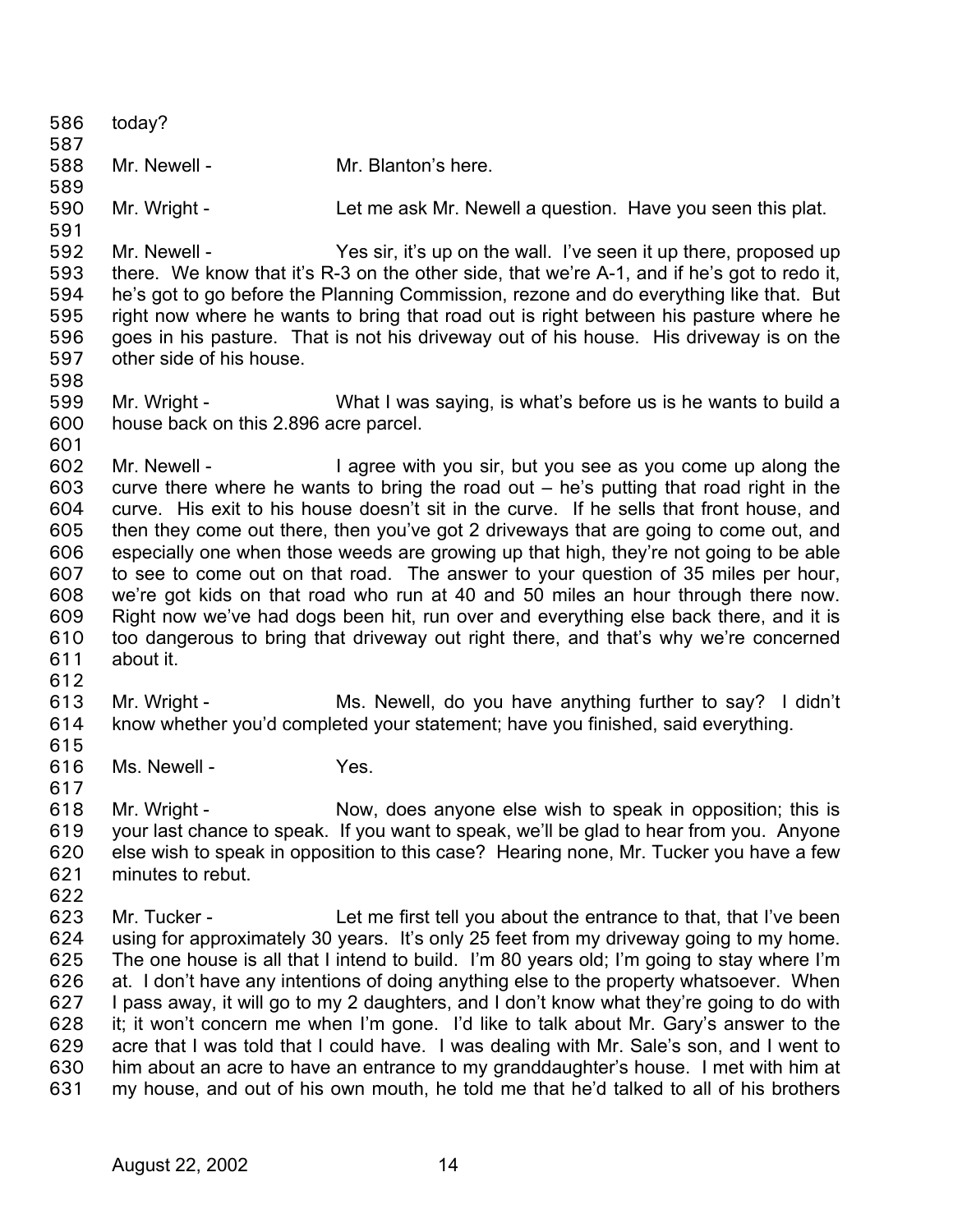and sisters, and they said that the property was worth \$20,000, not \$2,500. If the \$2,500 is true, I'd be glad to give Mr. Gary a check for it and let him take it to Mr. Sale, and I'd be more than happy to even add \$500 to it. I'd rather not give you the whole conversation between his son and me, but it amounted to, and the other thing that I couldn't understand, that he wasn't going to allow me, he was going to put a thing in the contract that I couldn't use the road to build any house back there. I asked him why, and he said it was just a clause that I'm going to put in there that you could buy out. I said how much money do you want for buying the contract out. He said \$50,000. It's just a shame that I didn't have somebody to witness what he was saying. 632 633 634 635 636 637 638 639 640

641

642 643 644 645 646 647 648 649 650 651 652 I understand also that my neighbors, who I thought were good neighbors, were concerned that I was going to build 27 houses back there. I have no intentions of building anything but the one house. I'd love to be closer to them, but I'm not that far from them, but my driveway to the place, the people who are here have used that driveway. It's not hazardous; the driveway that I've got coming to my house is not hazardous. Now I agree with you that traffic tends to run more than the speed that they're allowed to on it, but that's not my problem. The club could go to the County and have radar set up and make them abide by the rules of the road. I'm just surprised that my neighbors who have used this road to go on my property at different times, object to me letting my granddaughter and her husband drive down it, maybe with a few friends. That's about all I have to say.

653

654 655 656 657 658 Mr. McKinney - The Mr. Tucker, should this case be granted, and you got with Mr. Gary, and found out that you could buy this acre for \$2,500, you'd probably go ahead and buy that acre for \$2,500 and put that road through there rather than put it this way …………………

659 660 Mr. Tucker - **Absolutely, absolutely, and give him \$500 more than what** he's asking.

- 662 663 Mr. McKinney - Because I think this road you're putting here is going to cost more than \$2,500.
- 664

661

665 666 667 668 669 670 671 672 Mr. Tucker - The road that's in there has been used by my neighbors and myself for 30 years, with no complaints whatsoever. I've had friends use that road, to go down to fish in the pond that you see on the map there. Nobody's ever complained about the hazard that the road is. It's blacktop from the road facing North Washington Street, for about 75 feet, it's paved, it's blacktop. The rest of it, I wouldn't dare let anybody travel down there, if there was a house down there. My neighbors have said something. In fact, Stuart Howard put the line in there and drove the big trucks and trailers down through there; nobody complained about that.

- 673
- 674 675 Mr. McKinney - But you don't have any problem meeting with Mr. Gary after this case if they could work it out where you could buy that lot for \$2,500?
- 676

677 Mr. Tucker - **Absolutely sir, absolutely.**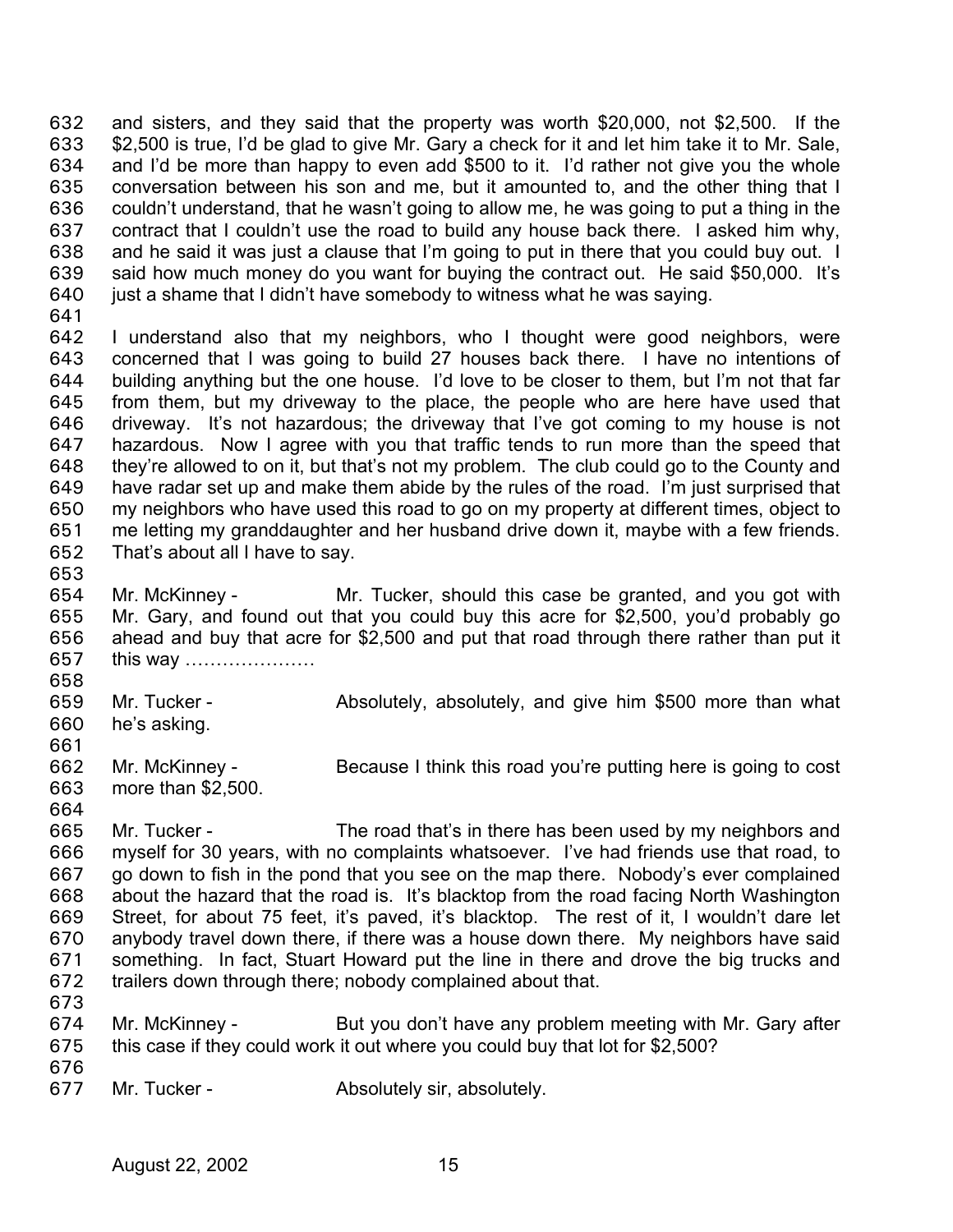| 679 | Mr. McKinney - | Thank you. |
|-----|----------------|------------|
| 680 |                |            |

681 682 683 684 After an advertised public hearing and on a motion by Mr. Nunnally, seconded by Mr. Kirkland, the Board **granted** application **A-137-2002** for a variance to build a one-family dwelling at 1450 North Washington Street (Greendale Park) (Parcel 828-725-4695 (part)). The Board granted the variance subject to the following conditions:

686 687 1. This variance applies only to the public street frontage requirement. All other applicable regulations of the County Code shall remain in force.

688

685

678

689 690 691 692 2. At the time of building permit application, the applicant shall submit the necessary information to the Department of Public Works to ensure compliance with the requirements of the Chesapeake Bay Preservation Act and the code requirements for water quality standards.

693

694 695 696 697 3. At the time of building permit application the owner shall demonstrate that the parcel created by this division has been conveyed to members of the immediate family, and the subdivision ordinance has not been circumvented.

698 699 700 701 702 4. Approval of this request does not imply that a building permit will be issued. Building permit approval is contingent on Health Department requirements, including, but not limited to, soil evaluation for a septic drainfield and reserve area, and approval of a well location.

703 704 705 5. The applicant shall present proof with the building permit application that a legal access to the property has been obtained.

706 707 708 709 6. The owners of the property, and their heirs or assigns, shall accept responsibility for maintaining access to the property until such a time as the access is improved to County standards and accepted into the County road system for maintenance.

|     | 710 Affirmative: | Kirkland, McKinney, Nunnally, Wright |  |
|-----|------------------|--------------------------------------|--|
|     | 711 Negative:    |                                      |  |
| 712 | Absent:          | <b>Balfour</b>                       |  |

713

714 715 716 717 718 719 The Board granted this request, as it found from the evidence presented that, due to the unique circumstances of the subject property, strict application of the County Code would produce undue hardship not generally shared by other properties in the area, and authorizing this variance will neither cause a substantial detriment to adjacent property nor materially impair the purpose of the zoning regulations.

720 721 722 723 **A -138-2002 SANDSTON WOODS L P** requests a variance from Section 24-94 of Chapter 24 of the County Code to allow existing apartment buildings to remain at 1950 Betner Court (Sandston Woods Apts.) (Parcel 837-713-7885), zoned R-5, General Residence District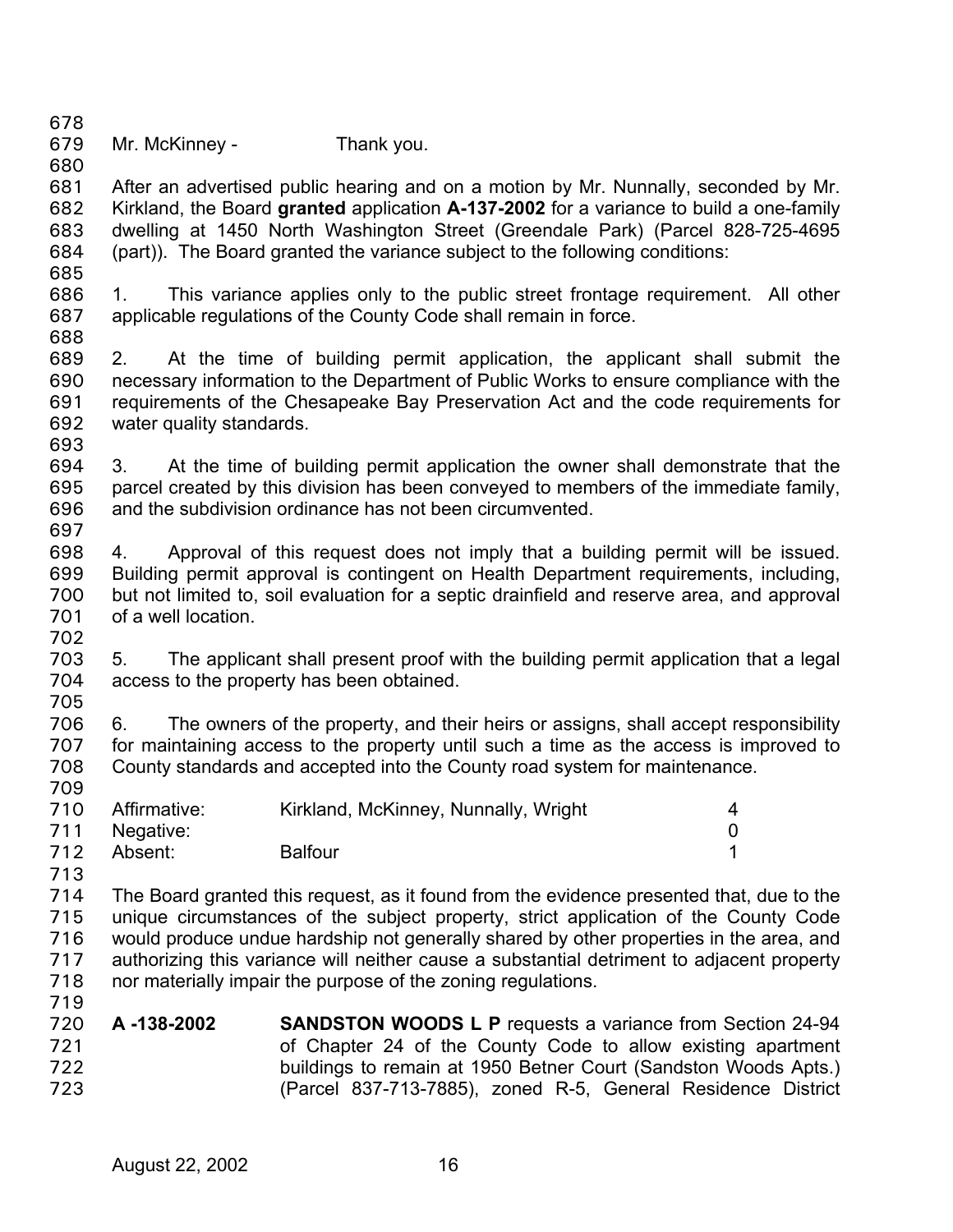(Varina). The minimum side yard setback is not met. The applicant has 15.77 feet minimum side yard setback, where the Code requires 25 feet minimum side yard setback. The applicant requests a variance of 9.23 feet minimum side yard setback. 724 725 726 727

- 729 730 731 Mr. Blankinship - Raise your right hand please. Do you swear that the testimony you are about to give is the truth, the whole truth, and nothing but the truth, so help you God?
- 732 733

this case?

- Mr. Wright Before we begin, is there anyone else desiring to speak on
- 734 735

728

736 737 738 739 740 741 742 743 744 745 746 747 748 749 750 751 752 753 Mr. Stockmaster - I do. Good morning, Board members. My name is Adam Stockmaster, and I am here today on behalf of Sandston Woods Limited Partnership. Our partnership requests a 9.23-foot side yard setback variance for one of the seven apartment buildings located on our property. We had bought this property back in February of 2002, earlier this year, after competing and being awarded state and federal financing to acquire and renovate this affordable housing development, by both the Virginia Housing Development Authority, as well as the Virginia Department of Housing and Community Development. It was recognized after our purchase of this property that the sellers had at one point anticipated the building of a second phase on the adjacent sub-parcel. It's a much smaller parcel, only, I believe, about 1.4 acres in size, versus our 8.26-acre parcel, and this property was never built, nor was the sub-parcel transferred as part of our purchase of this property, resulting in one of our buildings not meeting the setback required by the County. We had contacted the sellers and tried to purchase the sub-parcel, but unfortunately the sellers were unwilling to, as they owned the land surrounding our development on all three sides of this picture, which is close to a 55-acre parcel, that they're contemplating future development on, and they did not want to lease any of their land.

- 754 755 756 Mr. Wright - All right, sir. Any questions of any members of the Board? Anyone here in opposition to this request? Hearing none, that concludes the case. Thank you very much.
- 758 759 760 761 After an advertised public hearing and on a motion by Mr. Nunnally, seconded by Mr. McKinney, the Board **granted** application **A-138-2002** for a variance to allow existing apartment buildings to remain at 1950 Betner Court (Sandston Woods Apts) (Parcel 837-713-7885). The Board granted the variance subject to the following condition:
- 762

757

763 764 765 1. This variance applies only to the side yard setback requirement for the existing buildings. All other applicable regulations of the County Code shall remain in force.

| 766 | Affirmative: | Kirkland, McKinney, Nunnally, Wright |  |
|-----|--------------|--------------------------------------|--|
| 767 | Negative:    |                                      |  |
| 768 | Absent:      | <b>Balfour</b>                       |  |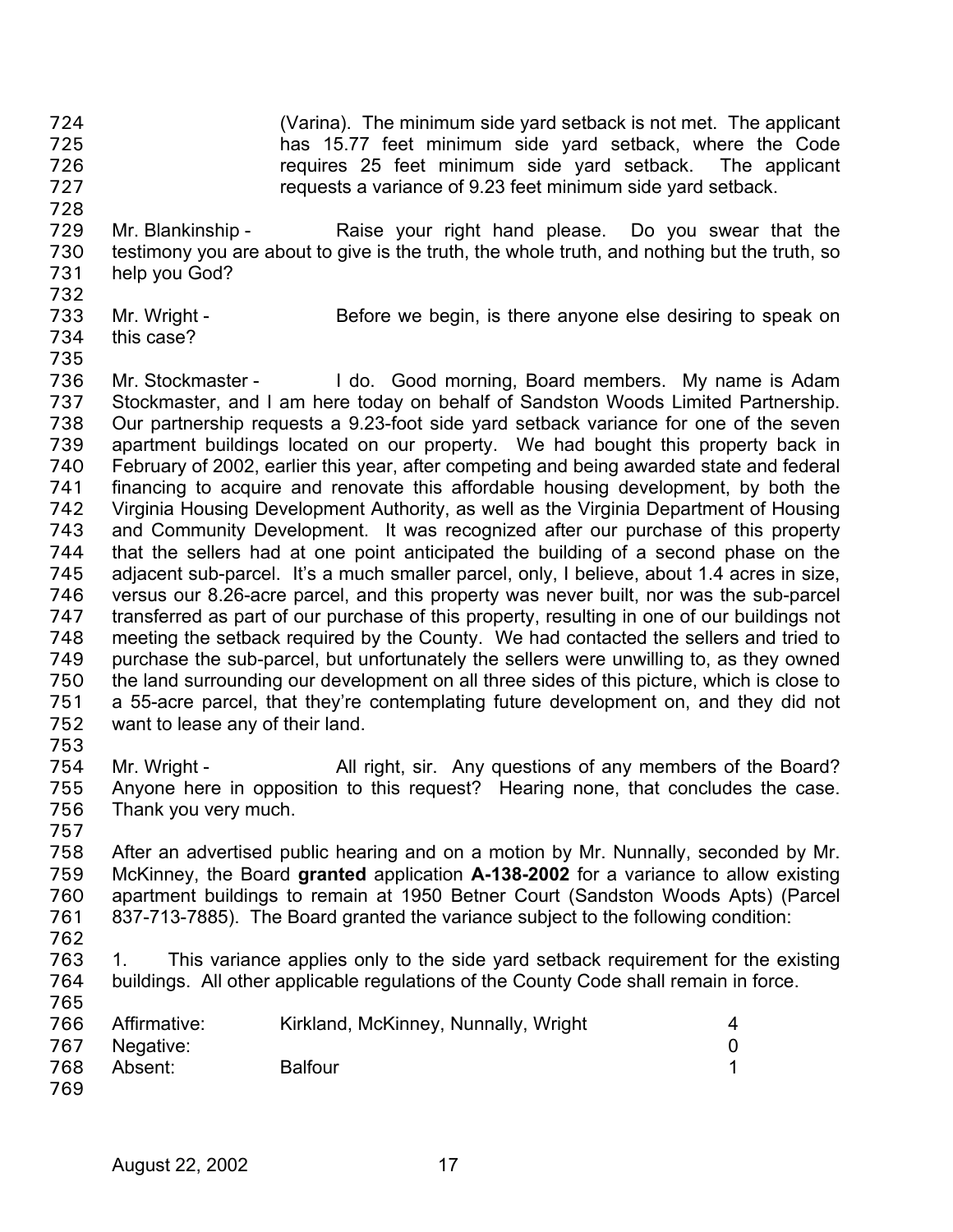The Board granted this request, as it found from the evidence presented that, due to the unique circumstances of the subject property, strict application of the County Code would produce undue hardship not generally shared by other properties in the area, and authorizing this variance will neither cause a substantial detriment to adjacent property nor materially impair the purpose of the zoning regulations. 770 771 772 773 774

- 776 777 778 779 780 **UP- 31-2002 SPRINT PCS** requests a temporary conditional use permit pursuant to Section 24-116(c)(1) of Chapter 24 of the County Code to locate a temporary cell on wheels at 625 East Laburnum Avenue (Highland Gardens) (Parcel 795-738-4741), zoned B-1, Business District (Fairfield).
- 782 Mr. Wright - Does anyone else desire to speak on this case?

784 785 786 Mr. Blankinship - The Raise your right hand please. Do you swear that the testimony you are about to give is the truth, the whole truth, and nothing but the truth, so help you God?

787 788 789 790 791 792 793 794 795 796 797 798 799 800 801 Mr. McLemore - I do. Good morning Mr. Chairman, members of the Board. My name is Gil McLemore; I'm Sprint's Zoning Manager here, for their Virginia markets. I'd like to take just a brief moment of your time and give you some background as to why we're requesting the temporary use permit. In brief summation, Sprint PCS has filed a temporary conditional use permit application in order to locate a Cell-on-Wheels, or COW, from September 2 through September 8, on the subject parcel. On this COW is a self-contained base station and antennae. The antenna will extend to a maximum of 100 feet. It will occupy less than a 30-foot by 20-foot portion of land, to be leased during the requested permit time frame. The permit requested will allow Sprint PCS to provide needed coverage to the influx of area visitors present at the incoming race series to be held at the adjacent Richmond International Raceway. Sprint has also had the opportunity to review the proposed conditions by staff and appreciatively accepts the limited extension of the permit through 2004. With that, Sprint respectfully requests approval of the permit, and I stand by for any questions you may have.

- 803 Mr. Wright - You did say that you have read the conditions.
- 804 805 Mr. McLemore - The Yes, we sure have.
- 807 808 Mr. Wright - Any questions of members of the Board? Any opposition to this? Hearing none, that concludes the case.
- 809

806

802

775

781

783

810 811 812 813 814 After an advertised public hearing and on a motion by Mr. McKinney, seconded by Mr. Kirkland, the Board **granted** application **UP-31-2002** for a temporary conditional use permit to locate a temporary cell on wheels at 625 East Laburnum Avenue (Highland Gardens) (Parcel 795-738-4741). The Board granted the use permit subject to the following conditions: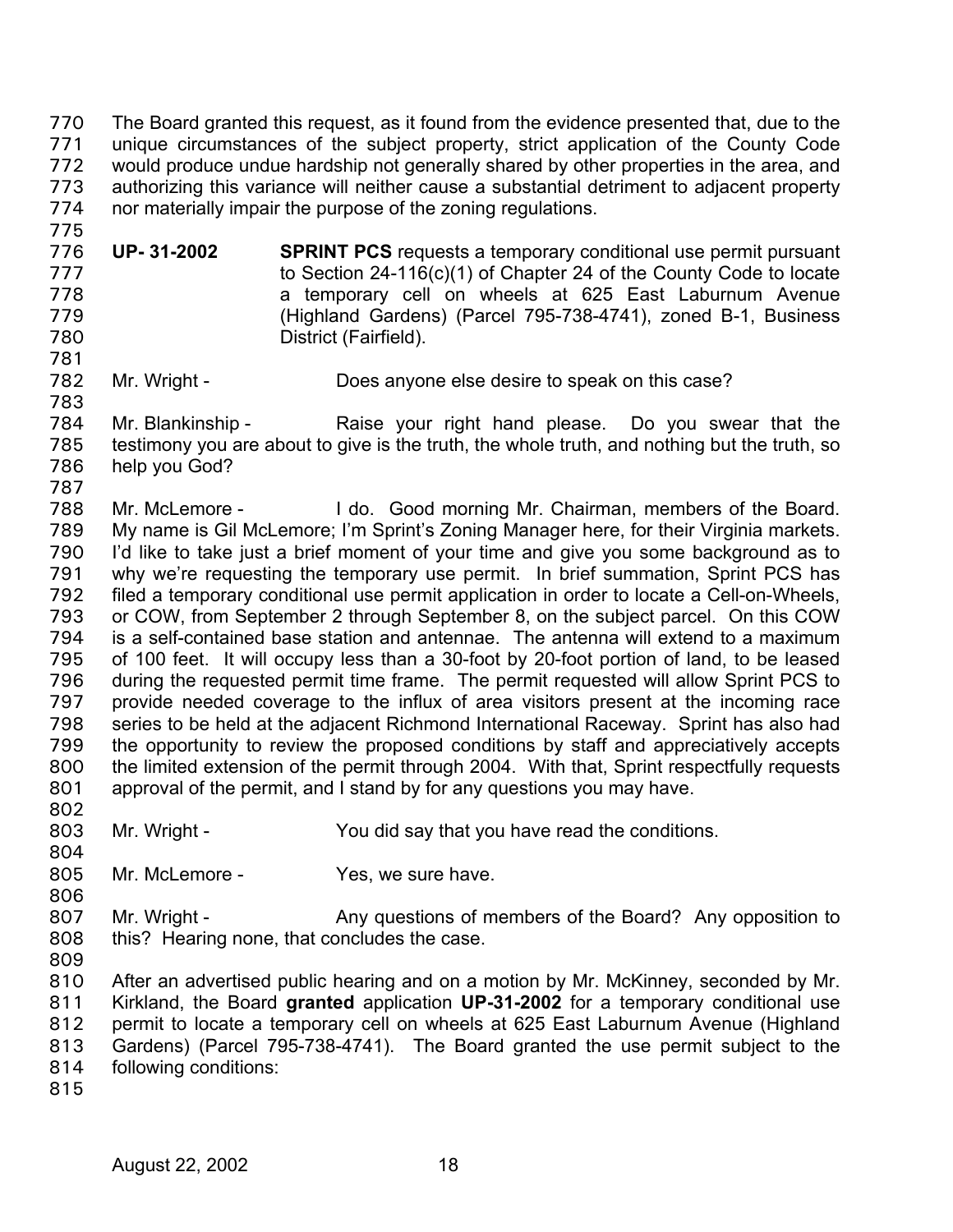1. The property shall be used in substantial conformance with the plan filed with the application. No substantial changes or additions to the layout may be made without the approval of the Board of Zoning Appeals. 816 817 818 819

820 821 2. The Cell on Wheels shall not remain on the site longer than fifteen days at any time, and no more than twice in any six-month period.

823 824 3. This permit shall expire on September 30, 2004.

|     | 825 Affirmative: | Kirkland, McKinney, Nunnally, Wright |  |
|-----|------------------|--------------------------------------|--|
|     | 826 Negative:    |                                      |  |
| 827 | Absent:          | <b>Balfour</b>                       |  |

829 830 The Board granted the request because it found the proposed use will be in substantial accordance with the general purpose and objectives of Chapter 24 of the County Code.

- 832 833 834 835 836 837 838 839 840 841 **A -139-2002 THERESA T. FAISON** requests a variance from Sections 24-94 and 24-9 of Chapter 24 of the County Code to build a one-family dwelling at 5480 Darbytown Road (Parcels 844-688-4052 (part), 844-689-0636 (part) and 844-690-1015 (part)), zoned A-1, Agricultural District (Varina). The lot width requirement and public street frontage requirement are not met. The applicant has 30 feet lot width and 30 feet public street frontage, where the Code requires 150 feet lot width and 50 feet public street frontage. The applicant requests a variance of 120 feet lot width and 20 feet public street frontage.
- 843 Mr. Wright - Anyone else to speak on this case?

845 846 847 848 Mr. Blankinship - The Raise your right hand please. Do you swear that the testimony you are about to give is the truth, the whole truth, and nothing but the truth, so help you God?

- 849 850 851 852 853 Ms. Faison - Yes I do. My name is Theresa Faison. Back in March 2001, I was granted a variance, so I purchased a 30-foot wide strip from the Randolphs, who have the road front property. Before that time, my variance expired. So I'm here to request approval again.
- 854 855 Mr. Wright - You don't propose to do anything different than you did?
- 856 857 Ms. Faison - Not at all.
- 858 Mr. McKinney - It just cost you some more money.
- 859 860 Ms. Faison - Exactly.
- 861

822

828

831

842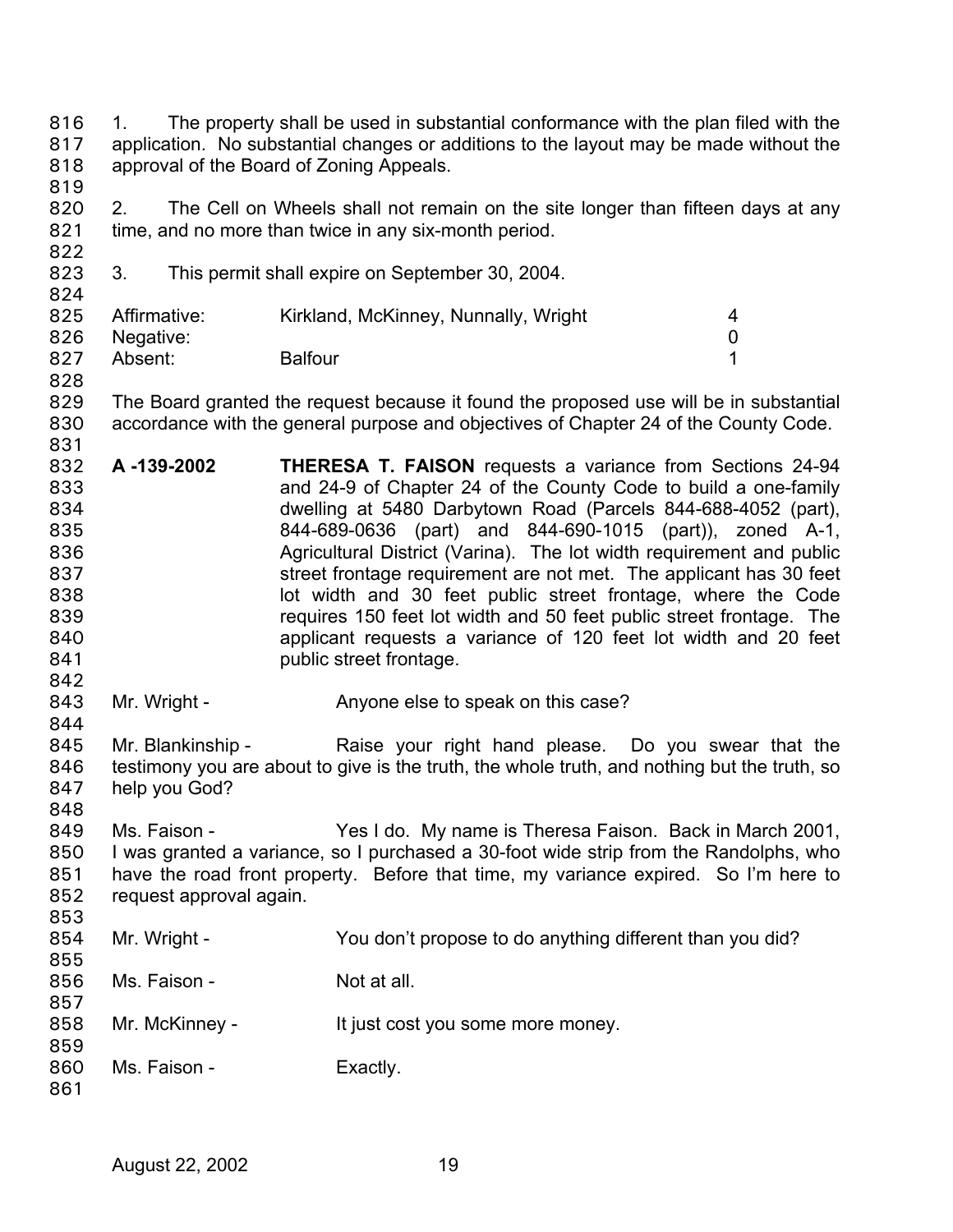862 Mr. Blankinship - We really looked for a way to make this one work.

864 Ms. Faison - You sure did. I'm ready, if you'll give me the go.

865 866 867 868 869 Mr. Wright - Any questions of any members of the Board? Anyone here to speak in opposition to this request? Hearing none, that concludes the case. Thank you very much.

- 870 871 872 873 874 After an advertised public hearing and on a motion by Mr. Nunnally, seconded by Mr. McKinney, the Board **granted** application **A-139-2002** for a variance to build a onefamily dwelling at 5480 Darbytown Road (Parcels 844-688-4052 (part), 844-689-0636 (part) and 844-690-1015 (part)). The Board granted the variance subject to the following conditions:
- 875

863

- 876 877 878 879 1. Only the improvements shown on the plan filed with the application may be constructed pursuant to this approval. Any additional improvements shall comply with the applicable regulations of the County Code.
- 880 881 882 883 2. At the time of building permit application, the applicant shall submit the necessary information to the Department of Public Works to ensure compliance with the requirements of the Chesapeake Bay Preservation Act and the code requirements for water quality standards.
- 884

885 886 887 888 889 3. Approval of this request does not imply that a building permit will be issued. Building permit approval is contingent on Health Department requirements, including, but not limited to, soil evaluation for a septic drainfield and reserve area, and approval of a well location.

890 891 892 893 4. The owners of the property, and their heirs or assigns, shall accept responsibility for maintaining access to the property until such a time as the access is improved to County standards and accepted into the County road system for maintenance.

|     | 894 Affirmative: | Kirkland, McKinney, Nunnally, Wright |  |
|-----|------------------|--------------------------------------|--|
|     | 895 Negative:    |                                      |  |
| 896 | Absent:          | <b>Balfour</b>                       |  |

897

898 899 900 901 902 903 The Board granted this request, as it found from the evidence presented that, due to the unique circumstances of the subject property, strict application of the County Code would produce undue hardship not generally shared by other properties in the area, and authorizing this variance will neither cause a substantial detriment to adjacent property nor materially impair the purpose of the zoning regulations.

904 905 906 907 **A -140-2002 DALLAS DANCE** requests a variance from Section 24-95(q)(5) of Chapter 24 of the County Code to build an addition at 6344 Dawnfield Lane (Darbytown Meadows) (Parcel 808-704-8843), zoned R-3C, One-family Residence District (Conditional) (Varina).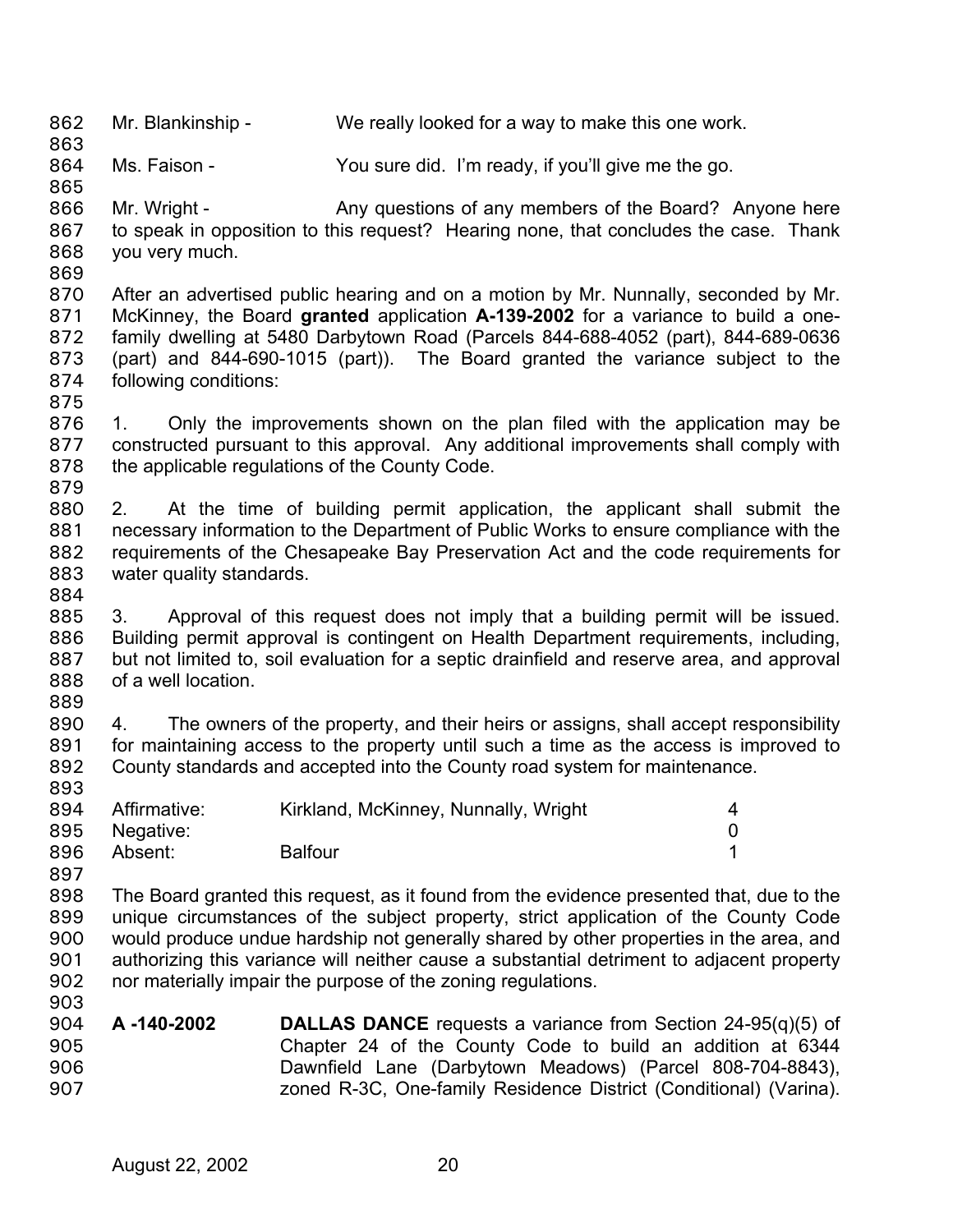The minimum side yard setback and total side yard setback are not met. The applicant proposes 3.9 feet minimum side yard setback and 12.8 feet total side yard setback, where the Code requires 8 feet minimum side yard setback and 20 feet total side yard setback. The applicant requests a variance of 4.1 feet minimum side yard setback and 7.2 feet total side yard setback. 908 909 910 911 912 913

- 915
	- Mr. Wright Anyone else to speak on this case?

917 918 919 Mr. Blankinship - Raise your right hand please. Do you swear that the testimony you are about to give is the truth, the whole truth, and nothing but the truth, so help you God?

920

914

916

921 922 923 924 925 926 927 928 929 930 931 932 933 934 935 936 937 938 939 940 941 942 943 944 945 946 947 948 949 950 Ms. Lundy - The Yes I do. My name is Cheryl Lundy, and I'm representing Dallas Dance, who's applying for a variance to build an addition onto his home at 6344 Dawnfield Lane in the Darbytown Meadows subdivision in the Varina district. Dallas could not be here today because of his position as an English teacher and freshman transition coordinator at Highland Springs High School. Dallas would like to build the addition onto his home, due to an increase in occupants of the residence. Originally only two people, he and his brother, lived in the home. However, due to a fire at his mom and stepfather's home, 2611 Yarnell Road, he now has additional roommates. When the fire occurred at his parents' home, obviously some things could be salvaged and brought to his residence. Thankfully, his parents were not physically harmed at all by this. Basically, this has given him a hardship at his home. Additionally, Dallas would like to build the addition onto his home as a safety mechanism for automobiles at the residence, because obviously, he's parking on the street, and having a garage would obviously be a much safer place to put his vehicles. He also understands that the neighborhood where he lives is a controlled density division. His neighbors are overwhelmingly supportive of this venture. He's contacted all neighbors surrounding him, and they've written letters, which can be found in the package that were given to you with the application. He's verbally spoken to them, and I also have an additional letter from Steven and Angela Bailey, who live right directly across from Dallas, and obviously, again, he's gotten, again, the letters from people who are next to him. The most notable and probably the most pertinent form of support is from William and Eos Knepshield, who live directly next to Dallas, and whom the addition would have the most impact on. The project has also been supported and approved by the Darbytown Meadows Homeowners Association, and I have a copy of that approval letter if you'd like that as well. The Darbytown Meadows Homeowners Association approved Dallas's request because according to them, approximately 30 other homes in the community have had this same garage addition, and it does not pose a threat to the neighborhood. The addition would consist of the improvements shown on the plan that's been filed with the application. The addition would also match the residence 100%.

- 951 952 Mr. Wright - Were the other homes that had these garages built, were they about to do it without obtaining a variance, do you know?
- 953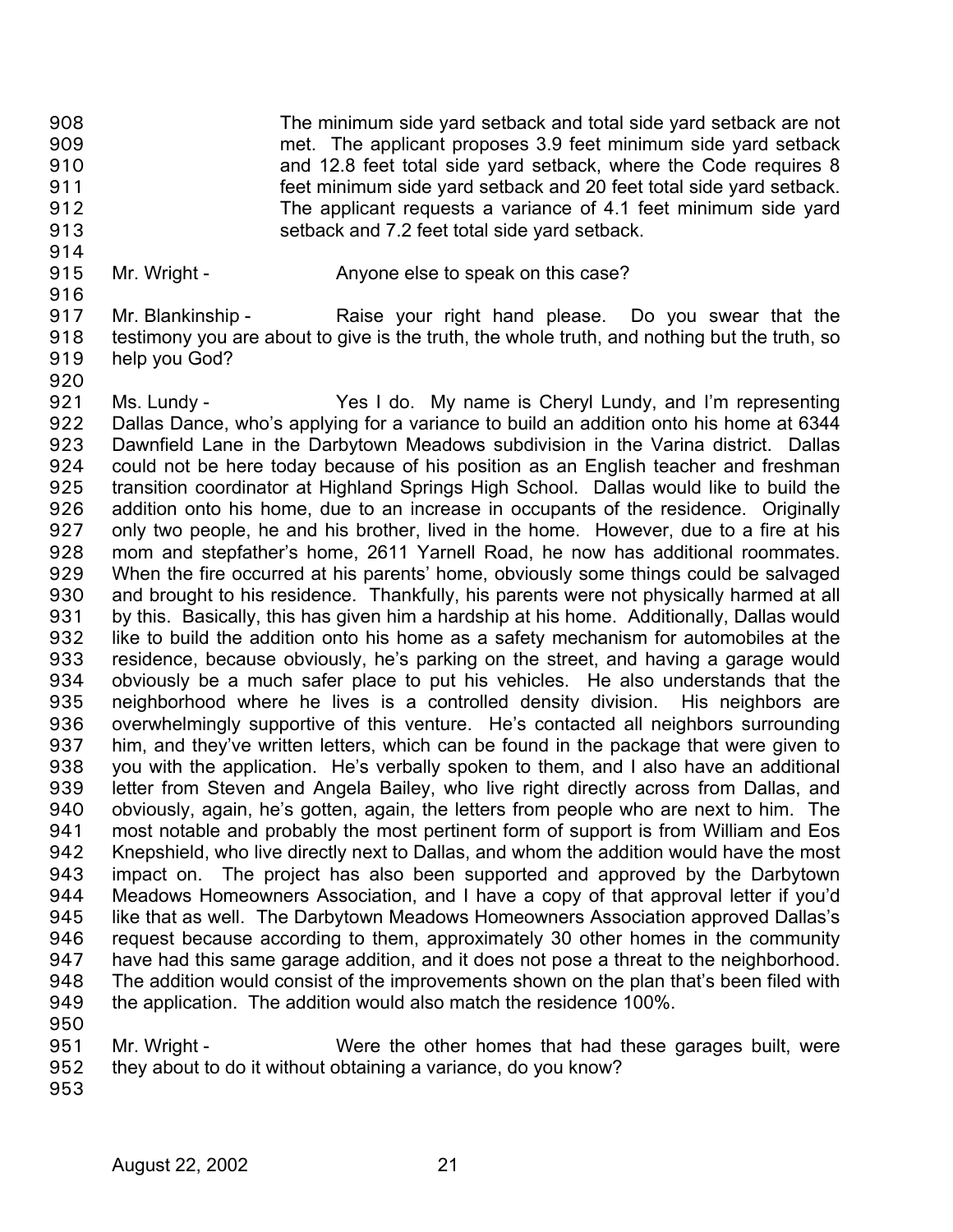Ms. Lundy - I'm not certain of that. I would imagine that is he has to get a variance, I would imagine that in fact, they would have had to as well. I can't be comment on that for sure. 954 955 956 957 958 959 960 961 962 963 964 965 966 967 968 969 970 971 972 973 974 975 976 977 978 979 980 981 982 983 984 985 986 987 988 989 990 991 992 993 994 995 996 997 998 999 Mr. Nunnally - Where were these other garages? I was by there the other day, and I didn't see a garage; I saw one garage in the whole subdivision. Ms. Lundy - I really don't know. That's probably something that the Darbytown Meadows Homeowners Association could tell you, but in fact, he did share that there were 30 other people who had those garages put on there. I've actually been in that neighborhood and have seen more than one. Mr. Wright - I don't recall our having had any requests for variances in this …………………. Mr. Blankinship - I don't recall seeing any when we did our research. Mr. Wright - That's one of the problems we face in this type of situation; if we did it for one, everybody else in the whole subdivision could come in and request variances for garages. Is this a one-car garage. It's 15.9 feet; you can't get but one car in that. Mr. Nunnally - What's the square footage in this house? Ms. Lundy - What's the square footage in the home? Let's see, I don't know exactly the square …………………… Mr. Blankinship - I might have that. Mr. Nunnally- That's all right; the application says it's too small for 2 people to share. That's what's in the staff report. It's a 2-story home, so it must be at least 3 or 4 bedrooms in it. Ms. Lundy - Yes, I believe there are 4. Three or 4. Mr. Nunnally - And what does he plan on using the room over top of the garage for? garage for? Ms. Lundy - That I'm not sure. Mr. Blankinship - The total finished space is 1876 square feet; that's 3 bedrooms, 2 ½ baths. In the application, it says he's going to use the room over the garage for an office. Mr. McKinney - The application states the house is too small for 2 people.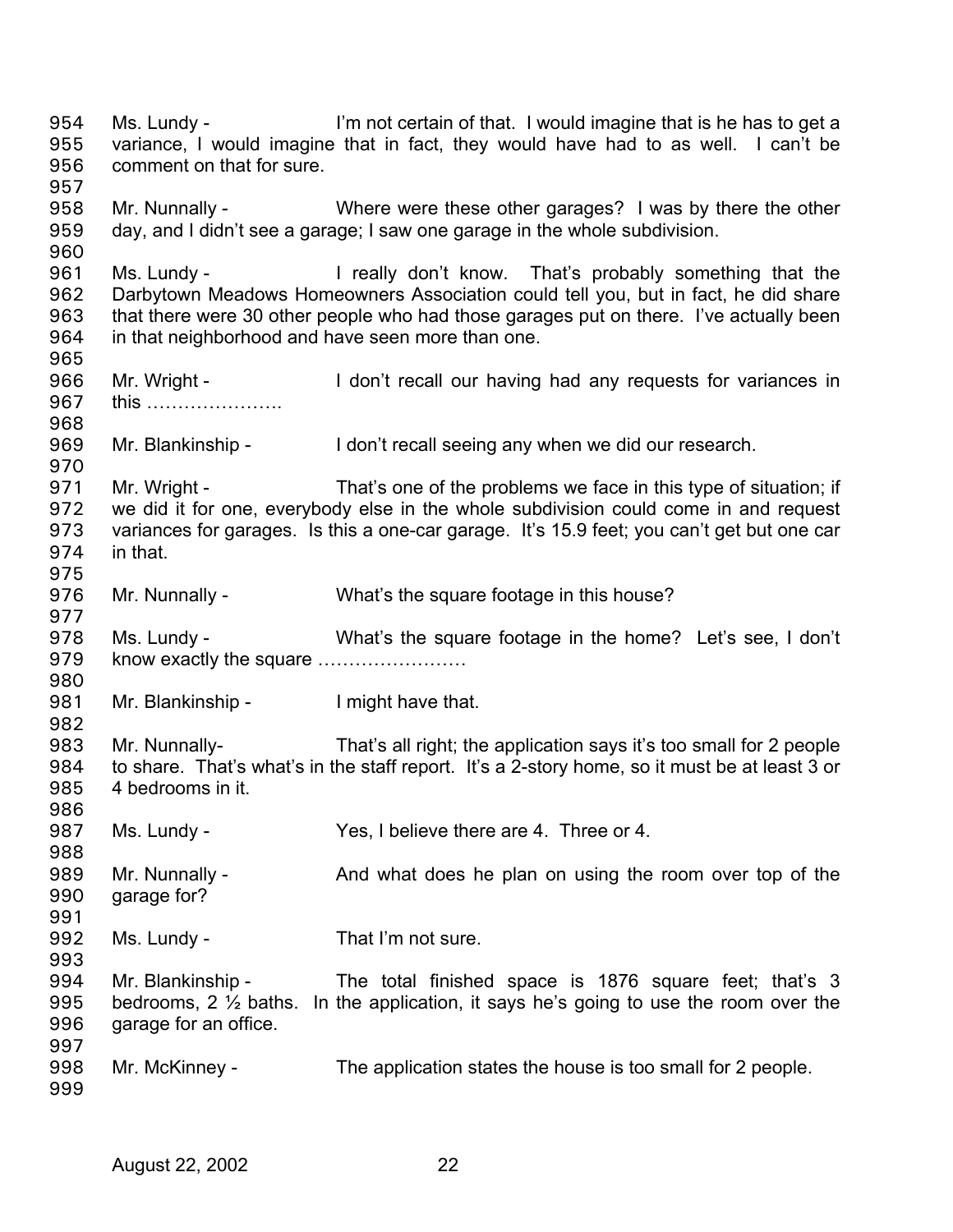Mr. Kirkland - Says it right here in the staff report on the second page. The application states that the house is too small for 2 people. Mr. Blankinship - He didn't mention in the application that his parents were living in the house. Mr. Lundy - The Actually that's temporary, because of the fire. Mr. McKinney - Maybe it's actually 4 people. Mr. Kirkland - You mean 2 families? Mr. Wright - Are the parents still living there, or are they just ............... Ms. Lundy - They're storing items there while they're building. Mr. Wright - Any further questions from members of the Board? Ms. Lundy - The Are there questions perhaps that you did not have answered, that we could answer at another time, since I'm representing him? Mr. Wright - Any other questions from members of the Board? Anyone here in opposition to this request? Hearing none, that concludes the case. Thank you. After an advertised public hearing and on a motion by Mr. Nunnally, seconded by Mr. Kirkland, the Board **denied** application **A-140-2002** for a variance to build an addition at 6344 Dawnfield Lane (Darbytown Meadows) (Parcel 808-704-8843). The Board denied your request as it found from the evidence presented that approving the variance would be of substantial detriment to adjacent property or would materially impair the purpose of the zoning regulations. Affirmative: Kirkland, McKinney, Nunnally, Wright 4 Negative: 0 Absent: Balfour 1 Mr. Wright - Chay, we have minutes of the April 25 May 23 meetings. Mr. Blankinship - I believe we distributed April in advance, and we're distributing May right now. Mr. Wright - Do I hear a motion on the April 25 minutes? On a motion by Mr. McKinney, seconded by Mr. Kirkland, the Board approved the Minutes of the April 25, 2002, Henrico County Board of Zoning Appeals meeting. Mr. Blankinship - We will now hold our election of officers for the 2002-2003